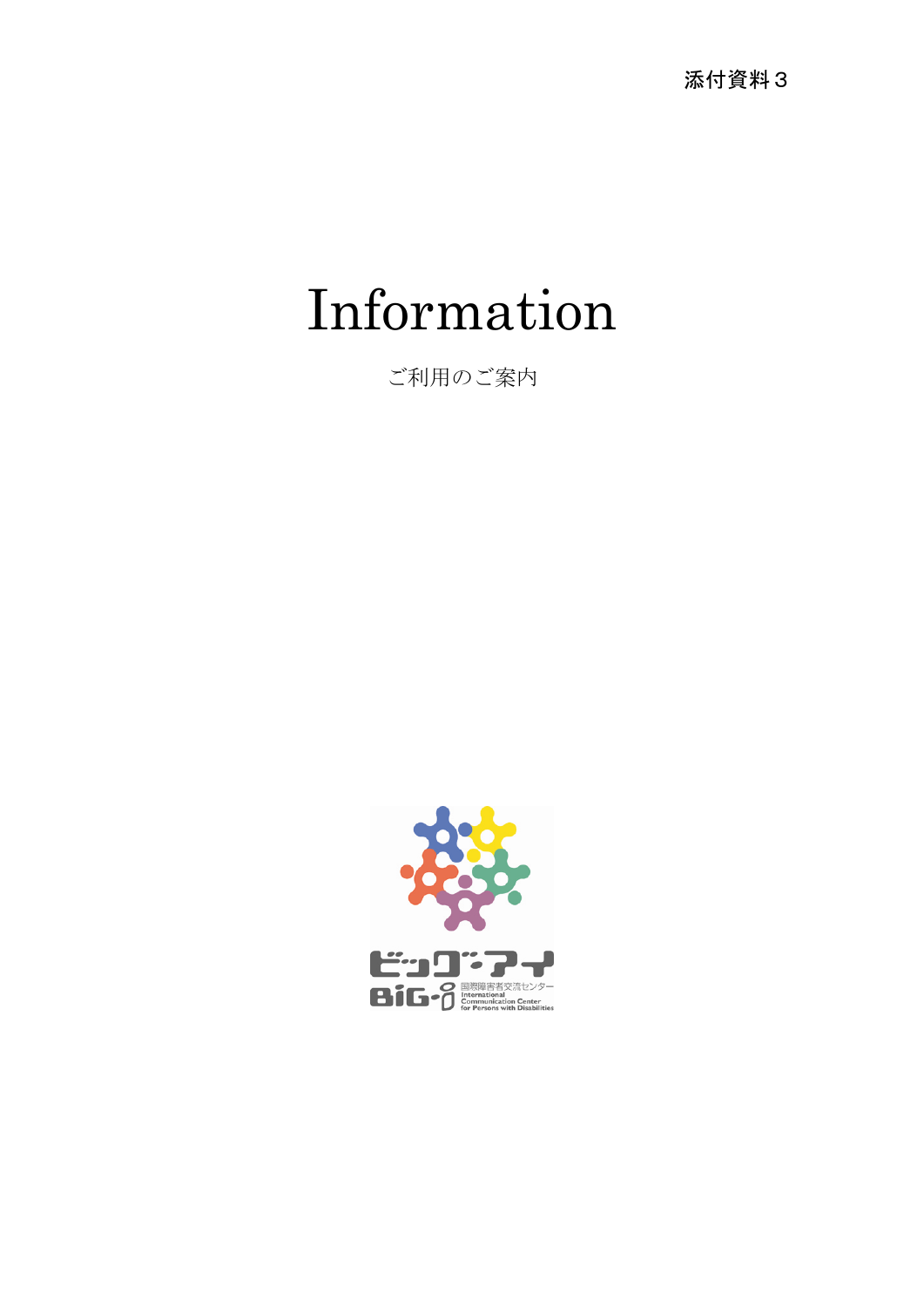## ご案内 Guide

## フロント

ダイヤル 9…館内のご案内・イベント・催事・交通情報・周辺観光情報等のご案内を承ります。 Front Desk/Reception

Dial '9' contact the front desk for information about our hotel, and about special events, local sightseeing, and road and traffic conditions.

## ルームキー(カード)

鍵はカード式となっており、自動ロックです。お部屋から出られますときは、必ずカードをお持 ち下さい。外出及びチェックアウトの際には、カードをフロントへお戻し下さい。

#### Room key(Card)

Our hotel uses an auto-lock card system. When leaving your room, please take your room card with you. When leaving the hotel, and upon check-out, please return the room card to the front desk.

#### 貴重品

貴重品は 1 階フロントの金庫にてお預かりいたします。お預かりしていない貴重品の紛失等の責 任は負いかねますのでご了承下さい。また、客室内の金庫もご利用下さい。

#### Valuables

Please deposit your valuables in the hotel's safety deposit box on the 1st floor at the front desk. The hotel is not responsible for lost items which have not been secured in the hotel's safety deposit box at the front desk. Moreover, please use the safe in the guest room.

#### お会計

お会計はご出発の際または当センターよりご請求申し上げたとき、フロントデスクにて現金もし くはお受けできるクレジットカードのいずれかでご精算下さい。尚、ご出発時間が早朝のお客様 は恐れ入りますが、前日までにフロントまでお申し出下さい。

#### Payment

Cash and some credit cards can be used to make payment upon check-out or when requested by the management. If you are departing in the early morning, please notify the front desk of your check-out time at least a day in advance.

## チェックアウト

チェックアウト時間は午前 11 時でございます。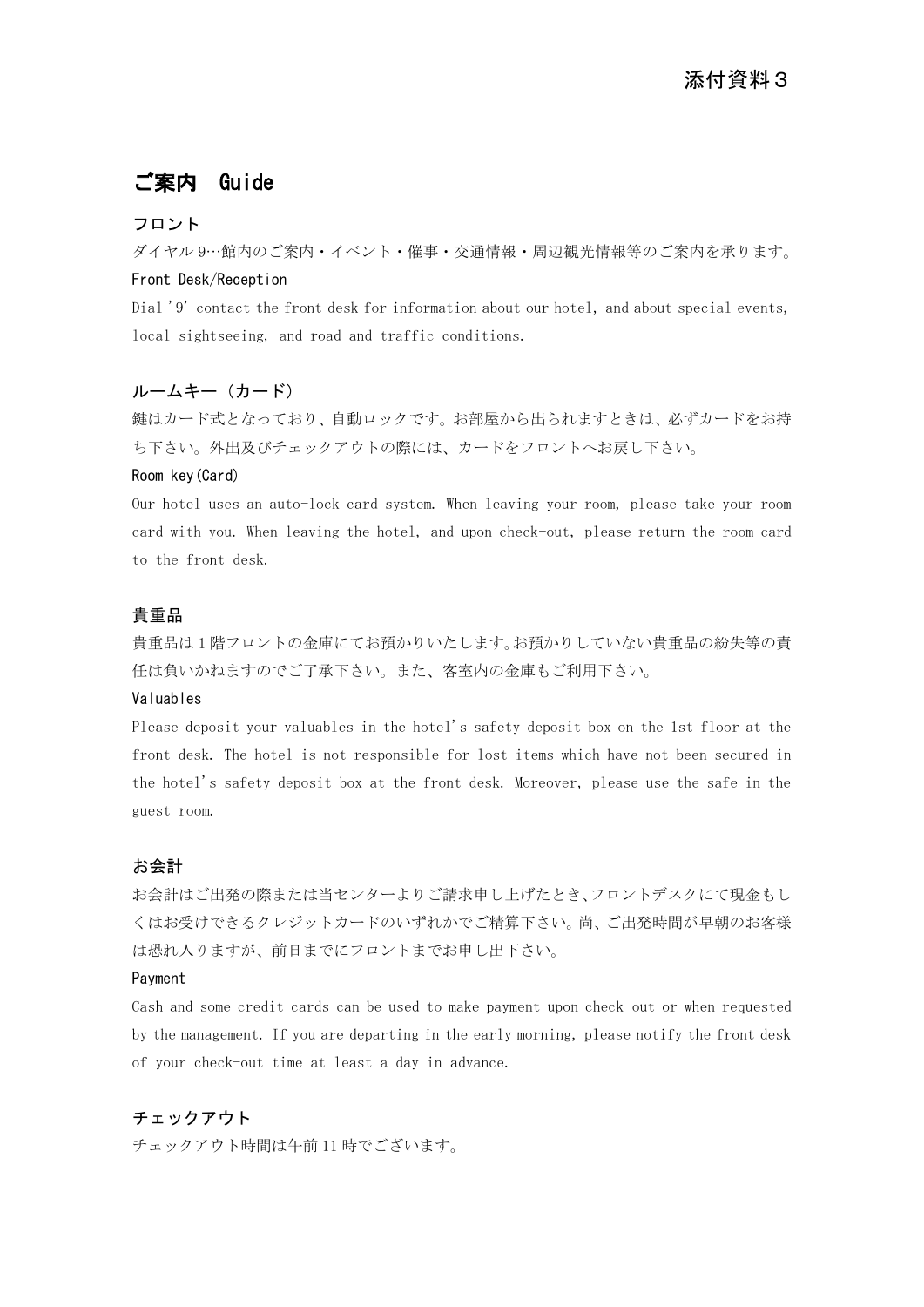延長をご希望の場合はフロントまでお申し出下さい。

#### Check-out Time

Check-out time is at 11:00am. If you wish to delay your check-out time past 11:00am, please contact the front desk in advance.

#### 電話

- ・市内・市外…最初に"0"を押してから、相手方の電話番号を押して下さい。
- ・国際電話…"0+0041+010+国番号+地域番号+相手番号"の順にダイヤルして下さい。
- ・客室…お部屋番号を押して下さい。
- ・なお、お部屋の電話はファックス機能を持っておりますので、ご送信することも 可能です。(受信機能はございませんので、フロントにてお受け致します。)

#### Telephone Services

- ・For local and long distance calls, dial '0' and then dial the number you wish to call.
- ・For international calls, dial 0+0041+010+the country code+the area code+the number you wish to call.
- ・For room to room calls, dial the room number.
- ・Your room phone also has a fax function enabling guests to send, but not receive faxes. It is possible to receive faxes at the front desk.

## モーニングコール

ヘッドボードの時計にてセットできます。

最初に「目覚し ALARM」ボタンを押して「ON ALARM」の表示を消し、「時刻合わせ ADJUST」ボタ ンで、時刻を設定して下さい。設定時刻に合わせたら、もう一度「目覚し ALARM」ボタンを押し て下さい。「ON ALARM」の表示が出れば、設定完了です。

※聴覚に障害をお持ちのお客様にはアラーム付マットレスをご用意しております。ご利用をご希 望のお客様はフロントまでお申し付け下さい。

#### Wake-Up Call

The headboard clock can be set as an alarm clock. First, press the [WAKE-UP ALARM] button to turn off the [ON ALARM] indicator. Use the [TIME SETTING ADJUST] button to set the time. Then press the [WAKE-UP ALARM] button again. If the [ON ALARM] indicator appears, the process has been completed successfully.

※For our hearing-impaired guests, an alarm mattress is available. Please contact the front desk to request an alarm mattress.

#### 風量調節

室内の風量調節は、ヘッドボードの調節ボタンで設定下さい。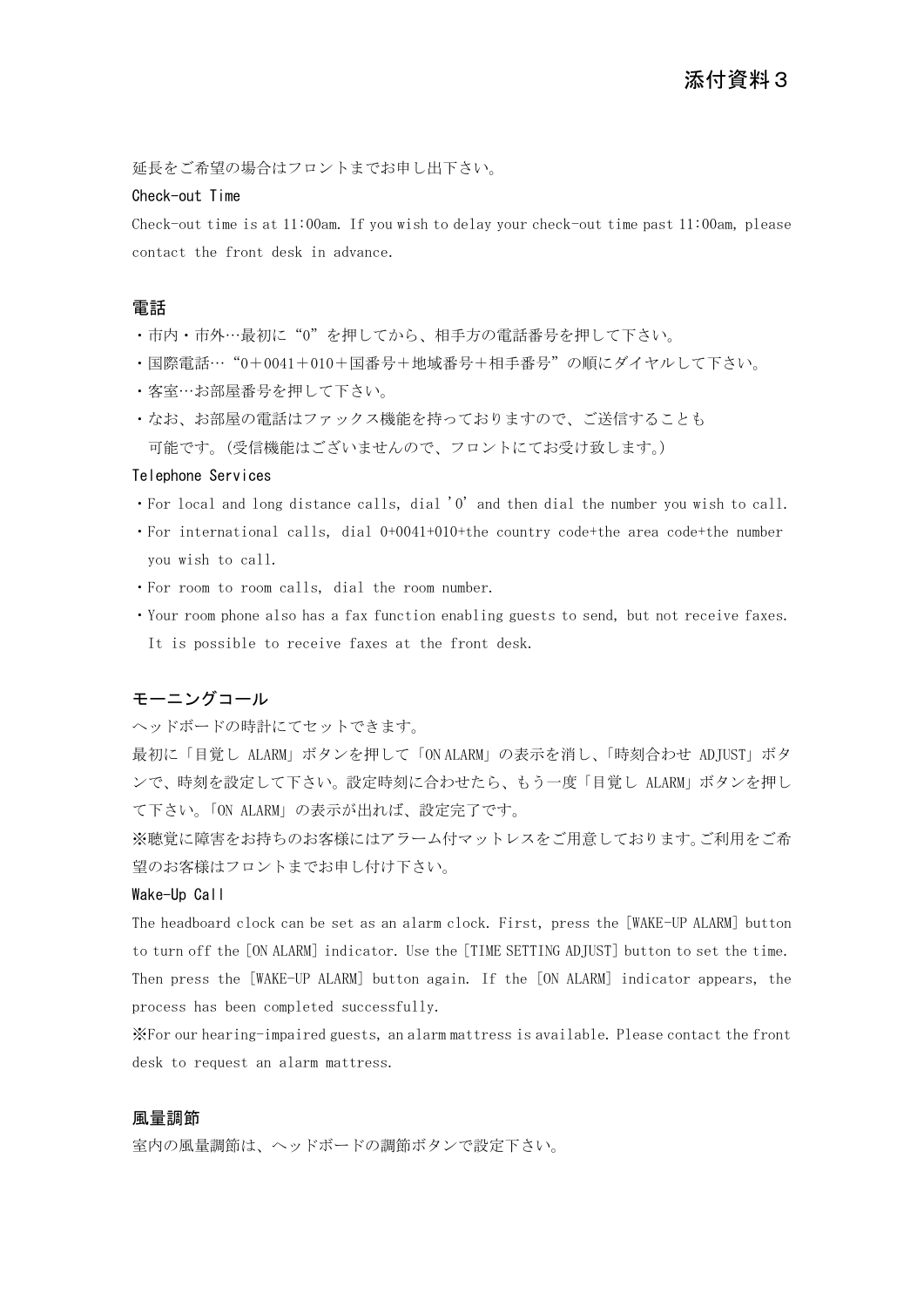#### Adjusting Airflow

Adjusting the control button on the headboard allows you to regulate the airflow.

## 自動販売機コーナー

2,3F の各階にはビール・ジュース等の自動販売機がございます。

#### Automatic Vending Machine

You can purchase beer and soft drinks at the vending machines on the 2nd and 3rd floors.

## タバコ

1F に自動販売機を設置しております。

#### Cigarettes

Cigarettes are available from automatic vending machines located on the 1st floor.

#### 新聞

ロビーにご用意してございます。ご自由にご覧下さい。

#### **Newspapers**

Newspapers are available in the lobby for your reading pleasure.

#### ご病気

ご気分がすぐれないときは、ご遠慮なくフロントへご連絡下さい。

#### Illness

If you become sick or are injured, please contact the front desk.

## 緊急の場合

緊急時に備えて、「安全の手引き」及び客室ドアーの避難経路図をご覧下さい。 尚、緊急時はフロントまでご連絡下さい。

#### Emergencies

For natural emergencies, please see "For Your Safety" and the map of emergency evacuation routes posted on the door of your room. In case of any other emergencies, please call the front desk.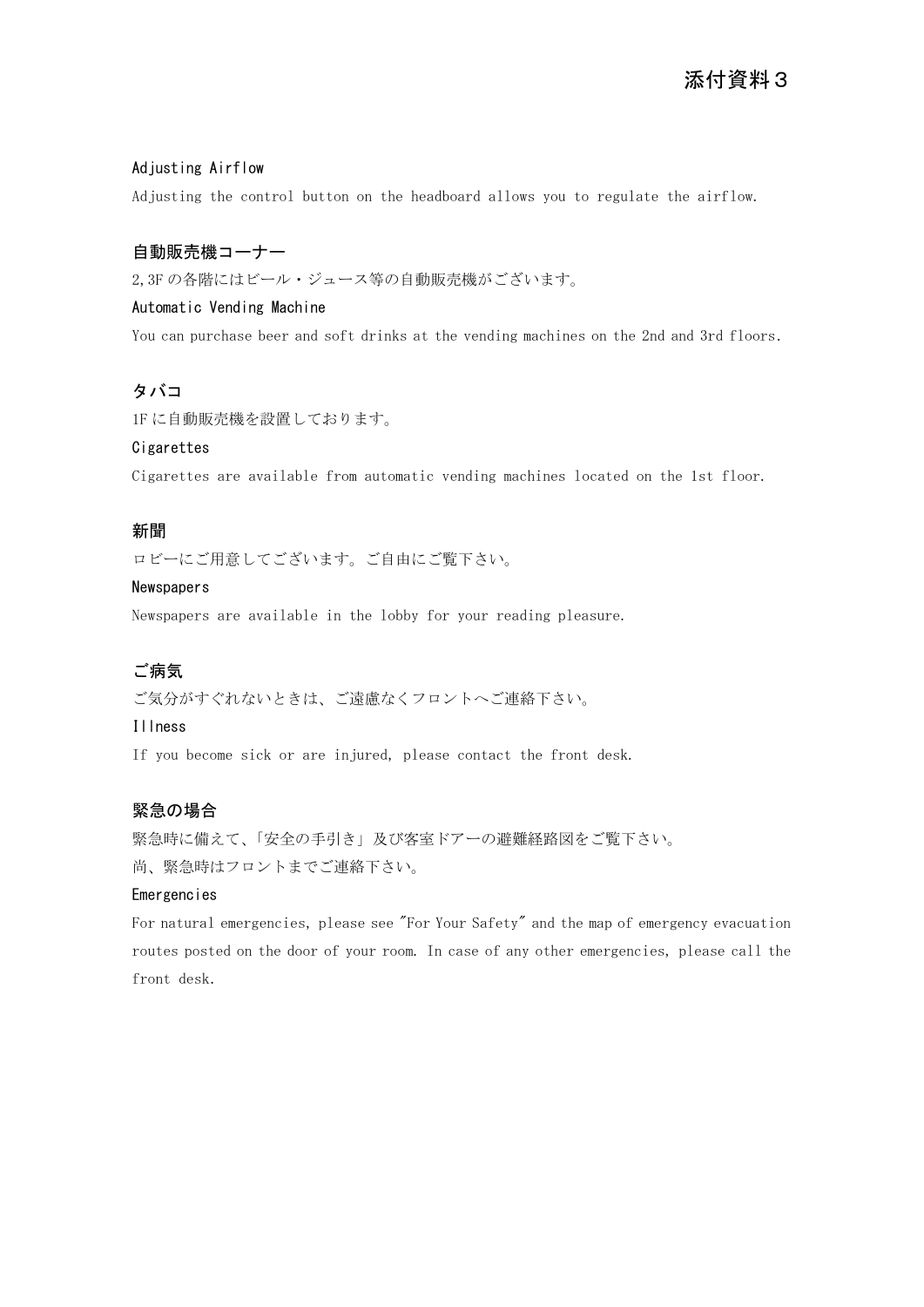## 館内施設のご案内 Center Facilities Information

レストラン「ぐらん・じゅ」内線 1111 1 階 営業時間 7:00~21:00(ラストオーダー20:30) 朝食/7:00~9:00 ※時期により、営業時間等は変更する場合がございます。 Restaurant〈Grand Je〉E.N.1111 1st Floor Hours of operation 7:00am-9:00pm (Last order at 8:30pm) Breakfast/7:00am-9:00am Service hour are subject to change according to the season.

## バリアフリープラザ 1 階

障害者対応のパソコンをはじめとする情報機器、福祉機器を展示しておりますので、お立ち寄り 下さい。

#### Welfare Equipment Exhibition Corner 1st Floor

Items on display include Informational equipment such as disabled user-friendly personal computers and welfare equipment, so please stop by to take a look.

## 貸出備品のご案内 Rental Service

フロントにて下記の備品をお貸し致しております。

ご利用の際にはフロントまで起こし下さいませ。

- ・加湿器
- ・アイスノン
- ・ズボンプレッサー
- ・爪切り
- ・傘
- ・栓抜き
- ・自動血圧計
- ・体温計
- ・アイロン
- ・ソーイングセット
- ・ビデオデッキ

Please come to the Front Desk if you would like to rent any of the following items.

・Humidifiers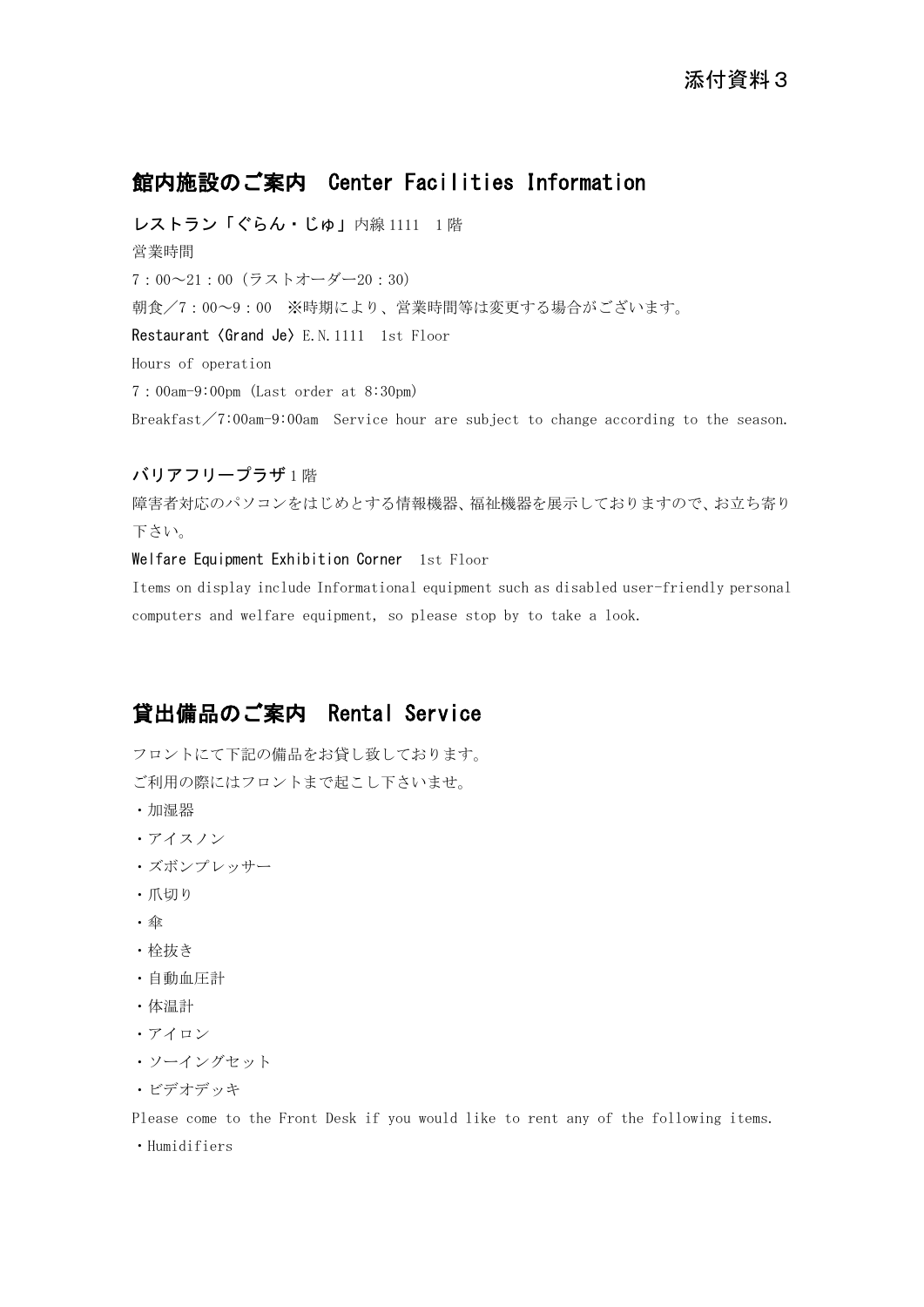- ・Ice Compress
- ・Pants Press
- ・Nail clippers
- ・Umbrella
- ・Bottle opener
- ・Auto blood pressure gauge
- ・Clinical Thermometer
- ・Iron
- ・Sewing Kit
- ・VCR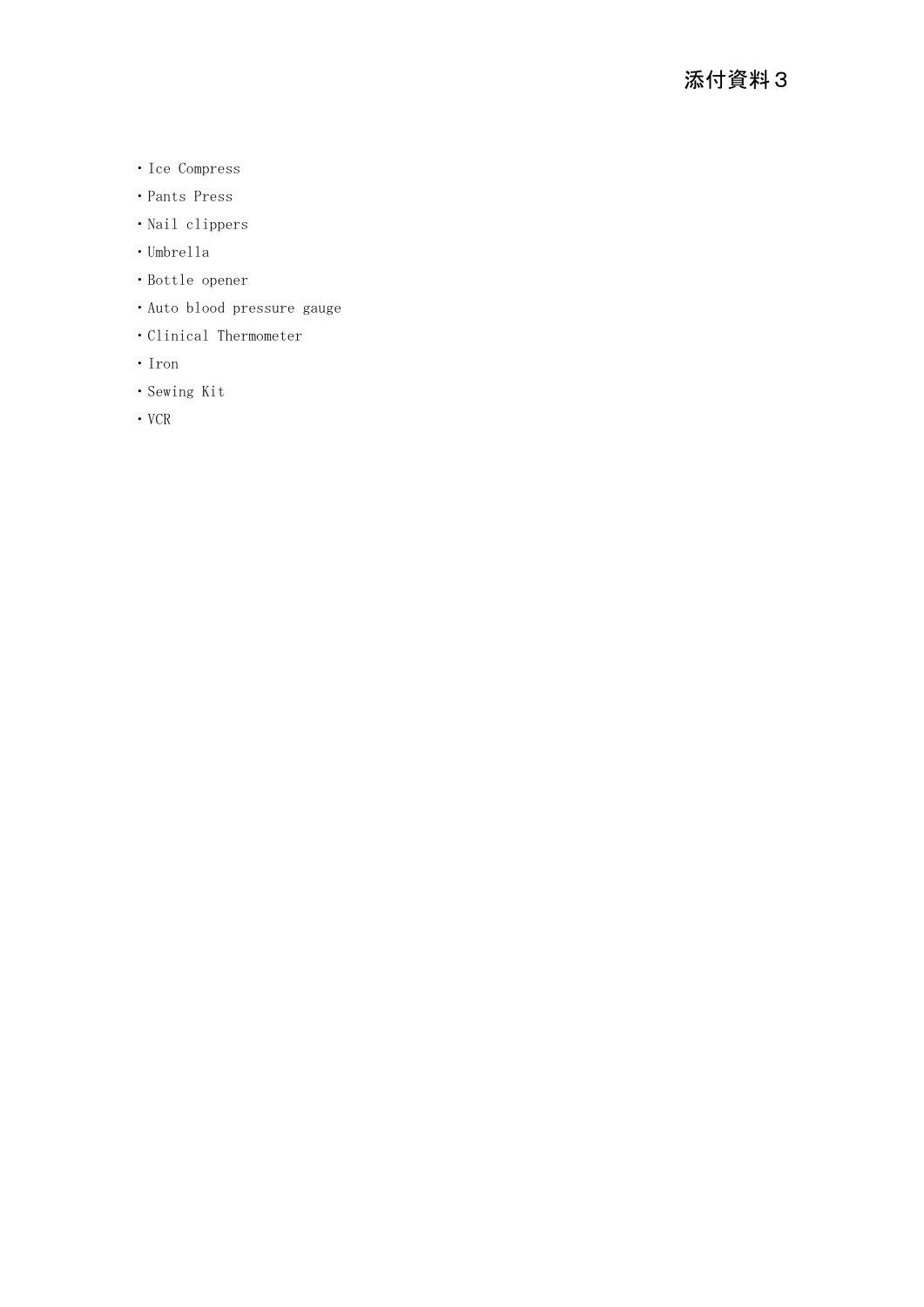## 宿泊約款

#### 適用範囲

第 1 条

- 1.当センターが宿泊客との間で締結する宿泊契約及びこれに関連する契約は、この約款の定める ところによるものとし、この約款に定めない事項については、法令または一般に確立された習 慣によるものとします。
- 2.当センターが、法令及び習慣に反しない範囲で特約に応じたときは、前項の規定にかかわらず、 その特約が優先するものとします。

#### 宿泊契約の申込み

第 2 条

- 1.当センターに宿泊契約の申込みをしようとする者は、次の事項を当センターに申し出ていただ きます。
- (1)宿泊者名
- (2)宿泊日及び到着予定時刻
- (3)宿泊料金(原則として別表第 1 の基本宿泊料による。)
- (4)その他の当センターが必要と認める事項
- 2.宿泊客が午前中に前項第 2 号の宿泊日を越えて宿泊の継続を申し入れた場合、当センターは、 その申し出がなされた時点で新たな宿泊契約の申込みがあったものとして処理します。

#### 宿泊契約の成立等

第 3 条

- 1.宿泊契約は、当センターが前条の申込みを受託したときに成立するものとします。ただし当セ ンターが承諾しなかったことを証明したときは、この限りではありません。
- 2. 前項の規定により、宿泊契約が成立したときは、宿泊期間(3日を越える時は3日間)の基本 宿泊料を限度として当センターが定める申込金を、当センターが指定する期日までにお支払い いただきます。
- 3.申込金は、まず、宿泊客が最終的に支払うべき宿泊料金に充当し、第 6 条及び第 18 条の規定 を適用する事態が生じたときは、違約金に次いで賠償金の順序で充当し、残額があれば、第 12 条の規定により料金の支払の際に返還します。
- 4.第 2 項の申込金を同項の規定により当センターが指定した日までにお支払いいただけない場 合は、宿泊契約はその効力を失うものとします。ただし、申込金の支払期日を指定するに当た り、当センターがその旨を宿泊客に告知した場合に限ります。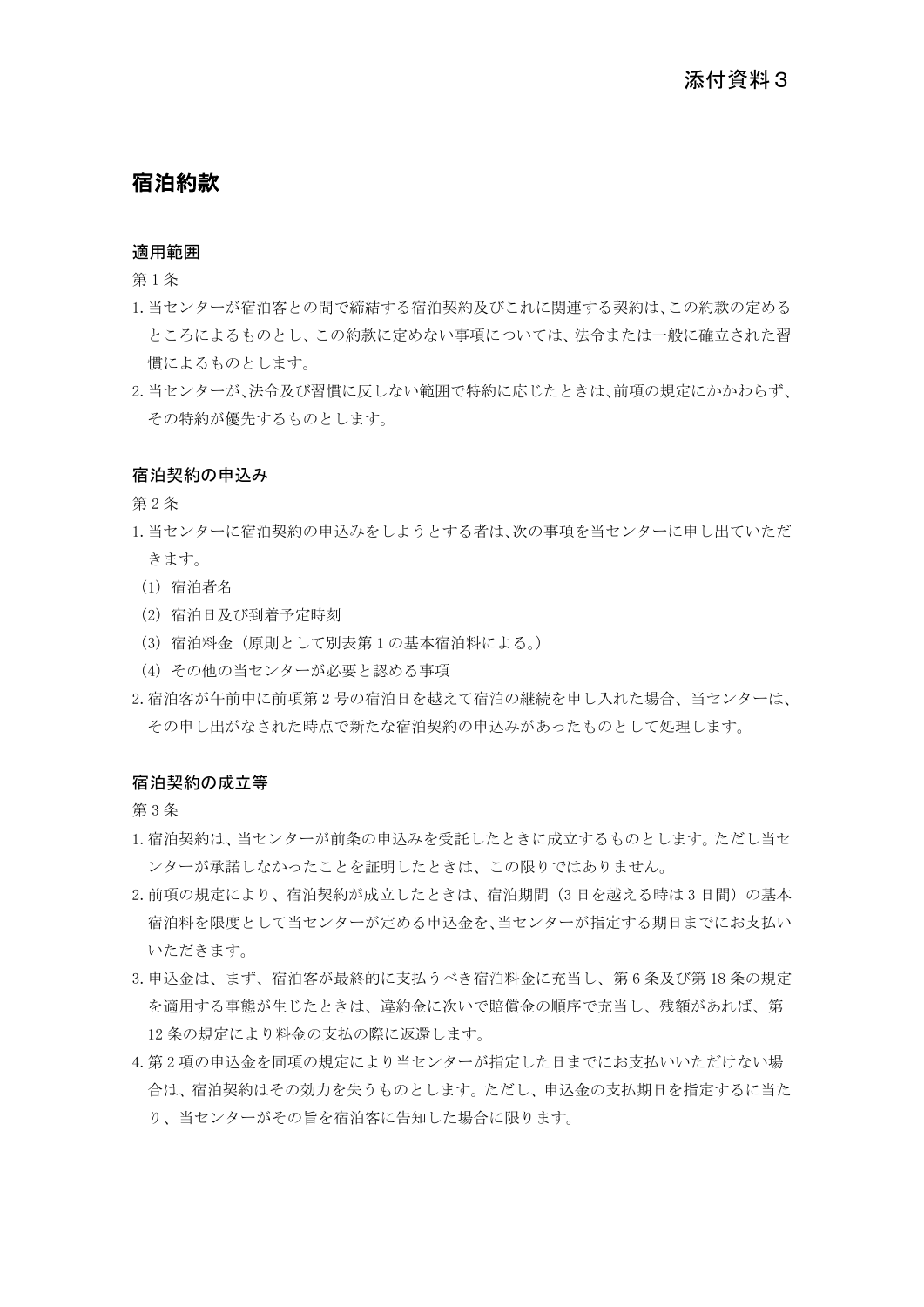Terms and Conditions for Accommodation, Contacts, and House Regulations Scope of Application

Article 1

- 1.Contracts for Accommodation and related agreements to be entered into between this Center and Guest to be accommodated shall be subject to these Terms and Conditions. Any particulars not provided for herein shall be governed by laws and regulations or generally accepted practices.
- 2.In the case when the Center has entered into a special contract with the Guest insofar as such special contract does not violate laws and regulations and generally accepted practices, notwithstanding the preceding Paragraph, the special contract shall take precedence over the provisions of these Terms and Conditions.

#### Application for Accommodation Contracts

Article 2

- 1.A Guest who intends to make an application for an Accommodation Contract with the Center shall notify the Hotel of the following particulars:
	- (1) Name of the Guests $(s)$ ;
	- (2) Data of accommodation and estimation of Arrival;
	- (3) Accommodation Charges (based, in principle, on the Basic Accommodation Charges listed in the Attached Table No.1)
	- (4) Other particulars deemed necessary by the Center;
- 2.In the case where the Guest requests, during his/her stay, an extension of the accommodation beyond the date in subparagraph (2) of the preceding Paragraph, it shall be regarded as an application for a new Accommodation contract at the time such request is made.

#### Conclusion of Accommodation Contracts, etc.

Article 3

- 1.A Contract for Accommodation shall be deemed to have been concluded when the Hotel has duly accepted the application as stipulated in the preceding Article. However, the same shall not apply where it has been proven that the Center has not accepted the application.
- 2.When a Contract for Accommodation has been concluded in accordance with the provisions of the preceding Paragraph, the guest is requested to pay an accommodation deposit fixed by the Center within the limits of Basic Accommodation Charges covering the Guest's entire period of stay (3 days when the period of stay exceeds 3 days) by the date specified by the Center.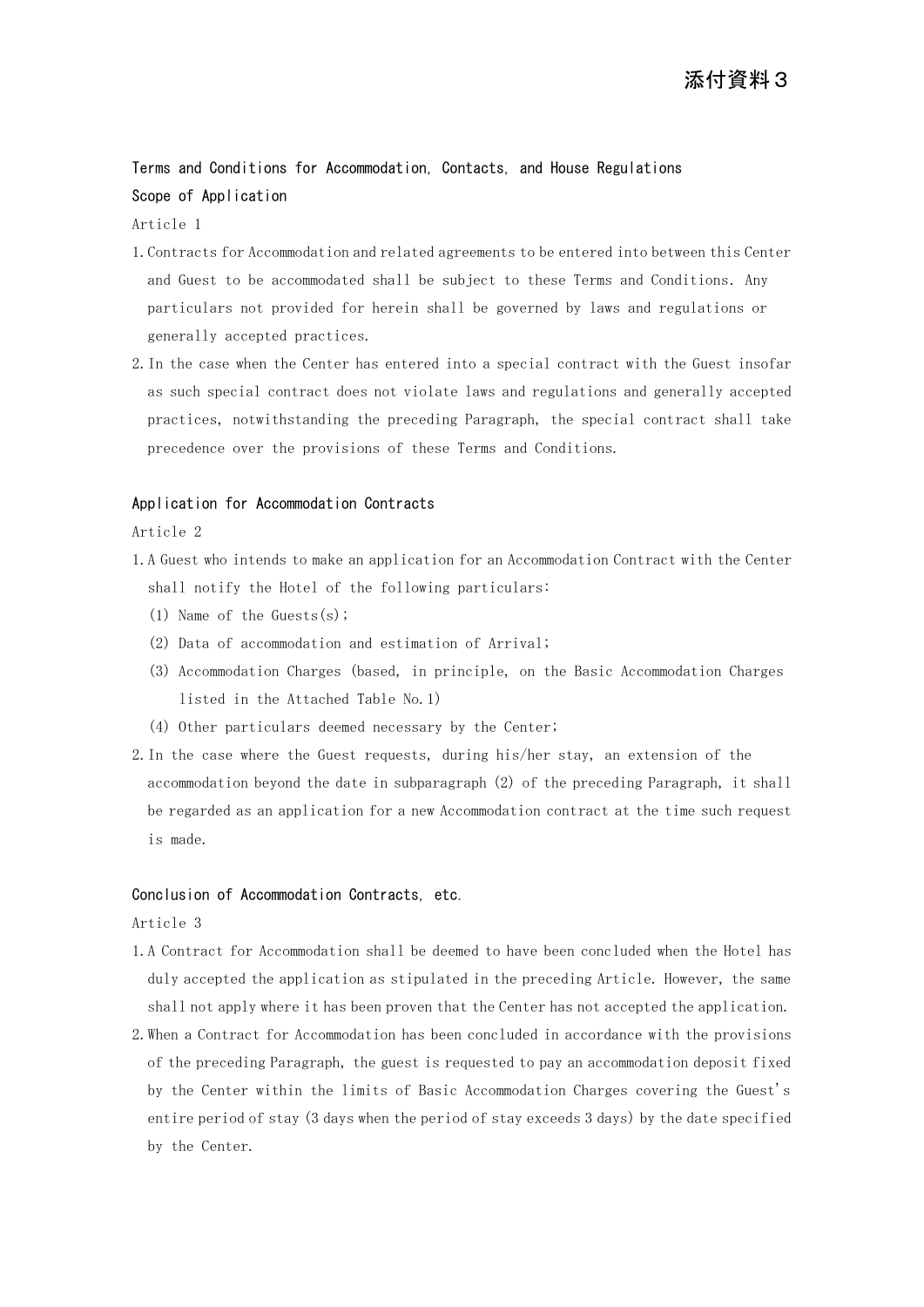- 3.The deposit shall be first used for the Total Accommodation Charges to be paid by the Guest, then secondly for the cancellation charges under Article 6 and thirdly for the reparations under Article 18 as applicable, and the remainder, if any, shall be refunded at the time of the payment of the Accommodation Charges as stated in Article 12.
- 4.When the Guest has failed to pay the deposit by the date as stipulated in Paragraph 2, the Center shall treat the Accommodation Contract as invalid. However, the same shall apply only in the case where the Guest is thus informed by the Center when the period of payment of the deposit is specified.

#### 申込金の支払を要しないこととする特約

第 4 条

- 1.前条第 2 項の規定にかかわらず、当センターは、契約の成立後同項の申込金の支払 を要しないこととする特約に応じることがあります。
- 2.宿泊契約の申込みを承諾するに当たり、当センターが前条第 2 項の申込金の支払を 求めなかった場合及び当該申込金の支払期日を指定しなかった場合は、前項の特約に 応じたものとして取り扱います。

#### 宿泊契約締結の拒否

第 5 条

- 当センターは、次に掲げる場合において、宿泊契約の締結に応じないことがあります。
- (1)宿泊の申込が、この約款によらないとき。
- (2)満室(員)により客室の余裕がないとき。
- (3)宿泊しようとする者が、宿泊に関し、法令の規定、公の秩序若しくは善良の 風俗に反する行為をするおそれがあると認められるとき。
- (4)宿泊しようとする者が、伝染病者であると明らかに認められるとき。
- (5)宿泊に関し合理的な範囲を超える負担を求められたとき。
- (6)天災、施設の故障、その他やむを得ない事由により宿泊させることが できないとき。
- (7)宿泊しようとする者が、泥酔し、または言動が著しく異常で、他の宿泊者に 迷惑をおよぼすおそれがあると認められたとき。

#### 宿泊客の契約解除権

第 6 条

1.宿泊客は、当センターに申し出て、宿泊契約を解除することができます。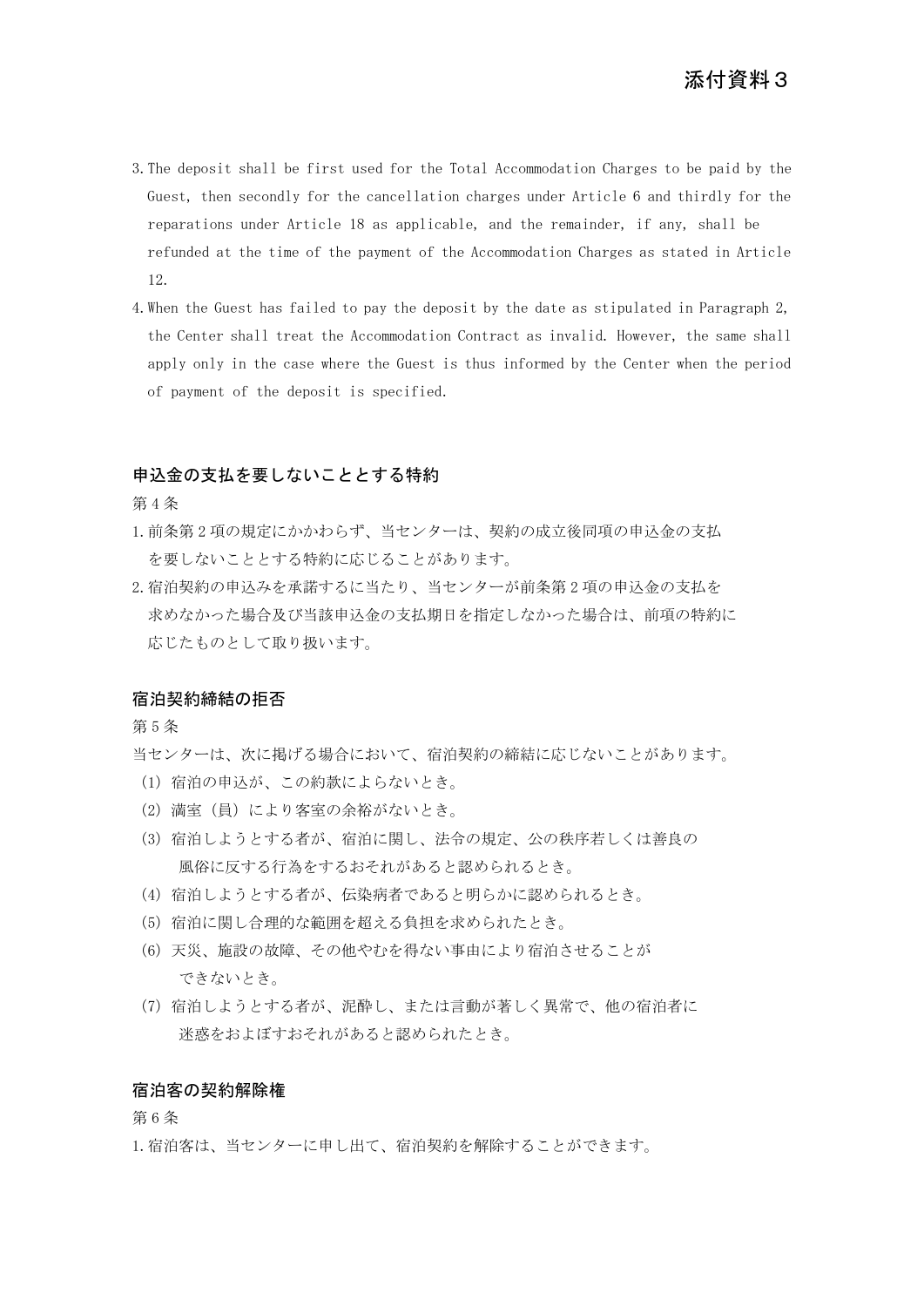- 2.当センターは、宿泊客がその責めに帰すべき事由により宿泊契約の全部又は一部を 解除した場合(第3条第2項の規定により当センターが申込金の支払い期日を指定して その支払を求めた場合であって、その支払より前に宿泊客が宿泊契約を解除したとき を除きます)は、別表第2に掲げるところにより違約金を申し受けます。ただし、当 センターが第 4 条第 1 項の特約に応じた場合にあっては、その特約に応じるに当たって、 宿泊客が宿泊契約を解除したときの違約金支払い義務について、宿泊客に告知したと きに限ります。
- 3.当センターは、宿泊客が連絡をしないで宿泊当日の午後 8 時(予め到着予定時刻が 明示されている場合は、その時刻を 2 時間経過した時刻)になっても到着しないとき は、その宿泊契約は宿泊者により解除されたものとみなし処理することがあります。

#### Special Contracts Requiring No Accommodation Deposit

Article 4

- 1.Notwithstanding the provisions of Paragraph 2 of the preceding Article, the Center may enter into a special contract requiring no accommodation deposit after the Contract has been concluded as stipulated in the same paragraph.
- 2.In the case where the Center has not requested the payment of the deposit as stipulated in Paragraph 2 of the preceding Article and/or has not specified the date of the payment of the deposit at the time the application for an Accommodation Contract has been accepted, it shall be treated as that the Center has accepted a special contract prescribed in the preceding Paragraph.

#### Refusal of Accommodation Contract

Article 5

The Center may not accept the conclusion of an Accommodation Contract under any of the following circumstances:

- (1)When the application for accommodation does not conform with the provisions of these Terms and Conditions;
- (2)When the Center is fully booked and no room is available;
- (3)When the Guest seeking accommodation is deemed liable to conduct him/herself in a manner that will contravene the laws or act against the public order or good morals in regard to his/her accommodation.
- (4)When the Guest seeking accommodation can be clearly detected as carrying an infectious disease;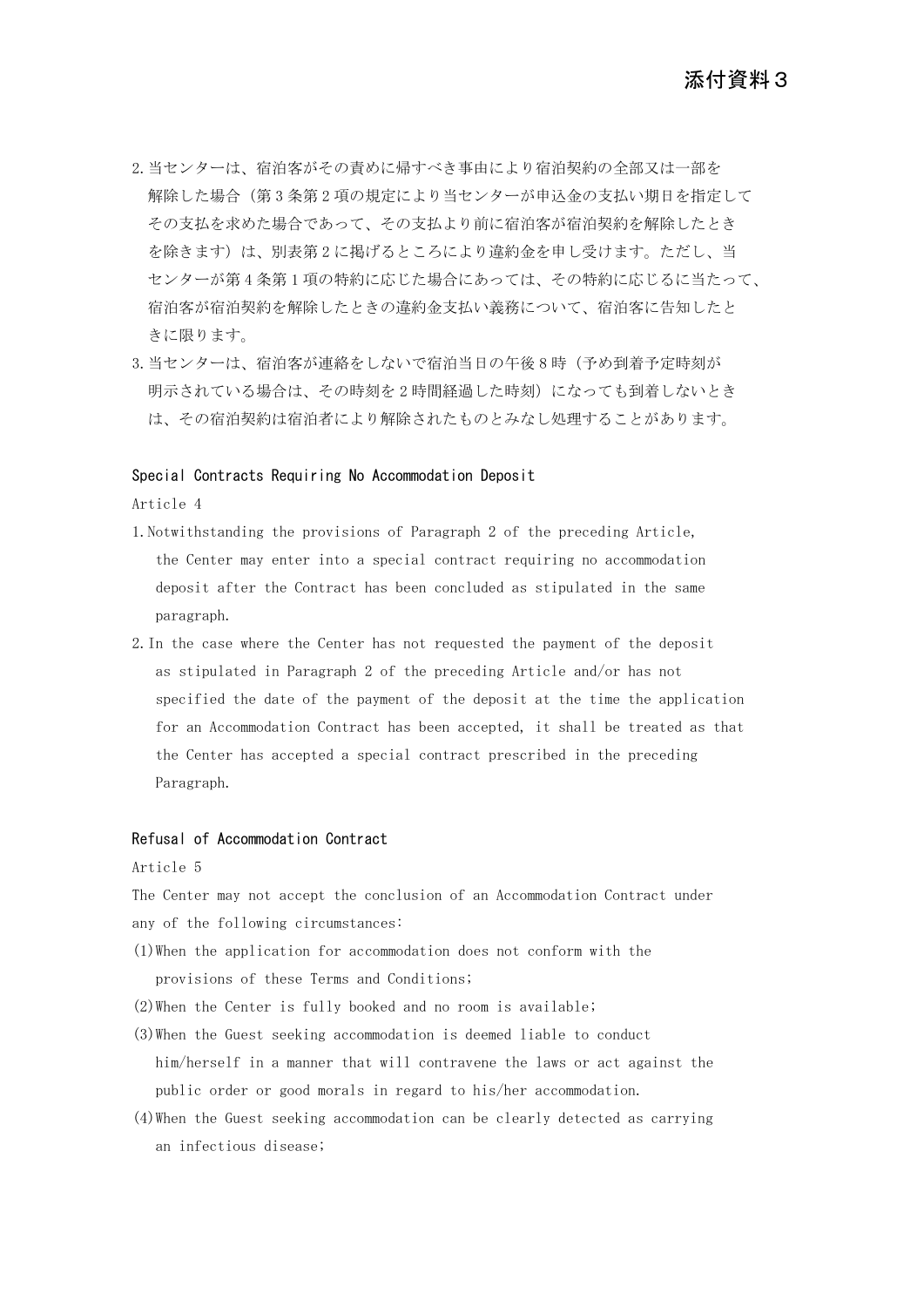- (5)When the Center is requested to assume an unreasonable burden in regard to his/her accommodation;
- (6)When the Center is unable to provide accommodation due to natural calamaties, disfunction for the facilities and/or other unavoidable causes;
- (7)When a guest requesting Center accommodations is obviously intoxicated and could cause annoyance to other guests, or when a guest is behaving in such a manner as to be an annoyance to other guests.

#### Right to Cancel Accommodation Contacts by the Guest

Article 6

- 1.The Guest is entitled to cancel the Accommodation Contract by so notifying the Center.
- 2.In the case when the Guest has cancelled the Accommodation Contract in whole or in part due to causes for which the Guest is liable (except in cases when the Center has requested the payment of the deposit during the specified period as prescribed in Paragraph 2 of Article 3 and the guest has cancelled before the payment), the Guest shall pay cancellation charges as listed in the Attached Table No. 2. However, in the case when a special contract as prescribed in Paragraph 1 or Article 4 has been concluded, the same shall apply only when the Guest is informed of the obligation for the payment of the cancellation charges in case of cancellation by the Guest.
- 3.In the case when the Guest does not appear by 8:00pm of the accommodation date (2 hours after the expected time of arrival if the Center has been notified about it) without advanced notice, the Center may regard the Accommodation Contract as being cancelled by the Guest.

## 当センターの契約解除権

第 7 条

1.当センターは、次に掲げる場合においては、宿泊契約を解除することがあります。

- (1)宿泊客が宿泊に関し、法令の規定、公の秩序若しくは善良の風俗に反する行為 をするおそれがあると認められるとき、又は同行為をしたと認められるとき。
- (2)宿泊者が伝染病者であると明らかに認められるとき。
- (3)宿泊に関し合理的な範囲を超える負担を求められるとき。
- (4)天災等不可抗力に起因する事由により宿泊させる事ができないとき。
- (5)宿泊しようとする者が、泥酔し、または言動が著しく異常で、他の宿泊客に迷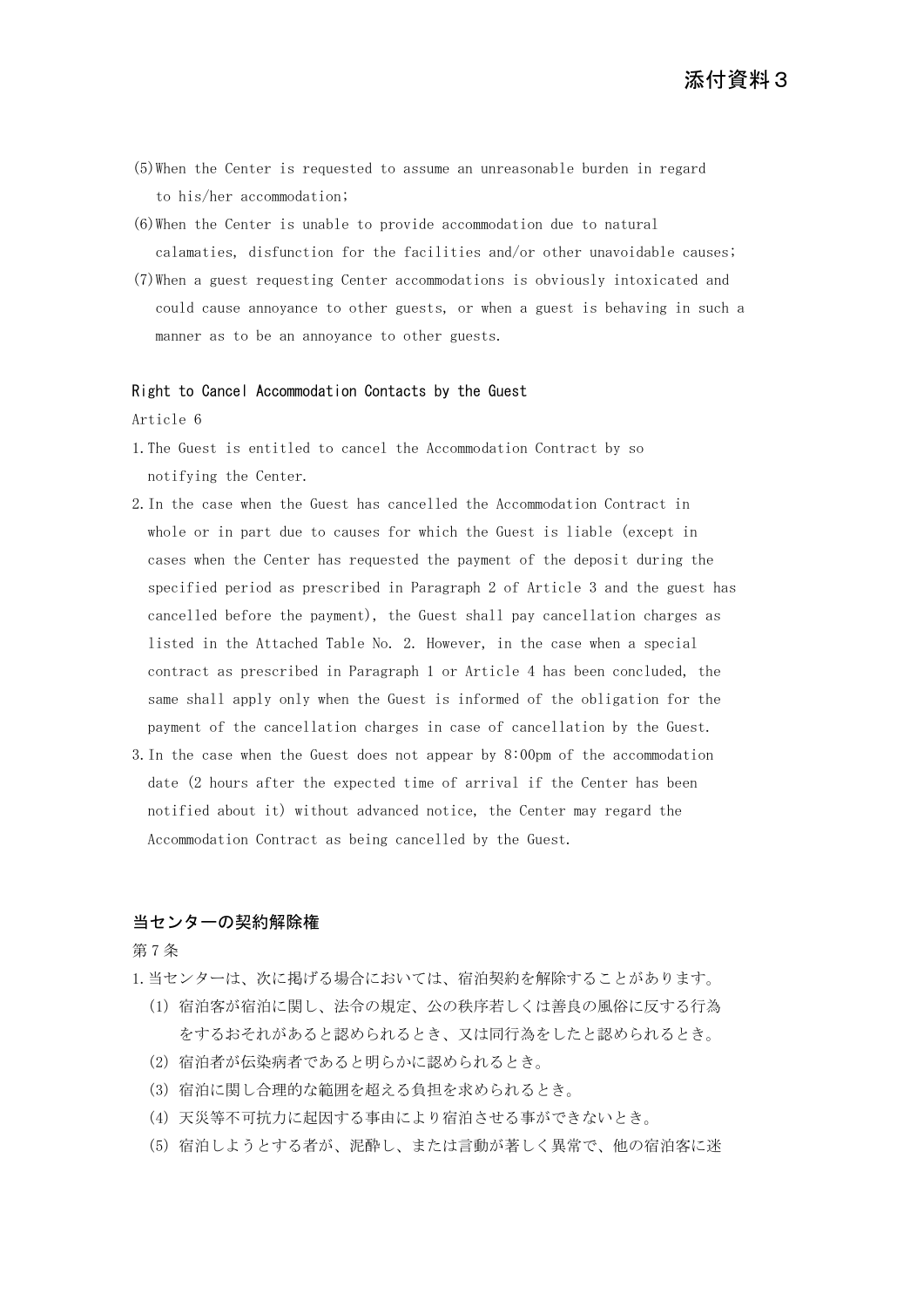惑を及ぼすおそれがあると認められたとき。

- (6)寝室での寝たばこ、消防用設備に対するいたずら、その他当センターが定める 利用規則の禁止事項(火災予防上必要なものに限る)に従わないとき。
- 2.当センターが前項の規定に基づいて宿泊契約を解除したときは、宿泊客がいまだ提 供を受けていない宿泊サービス等の料金はいただきません。

## 宿泊登録

第 8 条

- 1.宿泊客は、宿泊日当日、当センターのフロントにおいて、次の事項を登録していただき ます。
	- (1)宿泊客の氏名、年齢、性別、住所及び職業
	- (2)外国人にあっては、国籍、旅券番号、入国地及び入国年月日
	- (3)出発日及び出発予定時刻
	- (4)その他当センターが必要と認める事項
- 2.宿泊客が第 12 条の料金の支払いを、宿泊券、クレジットカード等通貨に代わり得る 方法により行おうとするときは、あらかじめ、前項の登録時にそれらを提示していた だきます。

#### 客室の使用時間

第 9 条

- 1.宿泊客が当センターの客室を使用できる時間は、午後 3 時から翌日午前 11 時までと します。ただし、連続して宿泊する場合においては、到着日及び出発日を除き、終日 使用することができます。
- 2.当センターは前項の規定にかかわらず、同項に定める時間外の客室の使用に応じる ことがあります。この場合には次に掲げる追加料金を申し受けます。
	- ・午後 3 時まで 室料の 30%
	- ・午後 6 時まで 室料の 60%
	- ・午後 6 時以降は室料の全額

#### Right to Cancel Accommodation Contracts by the Center

Article 7

- 1.The Center may cancel the Accommodation contract under any of the following cases;
	- (1)When the Guest is deemed liable to conduct or to have conducted him/herself in a manner that will contravene the laws or act against the public order of good morals in regard to his/her accommodation;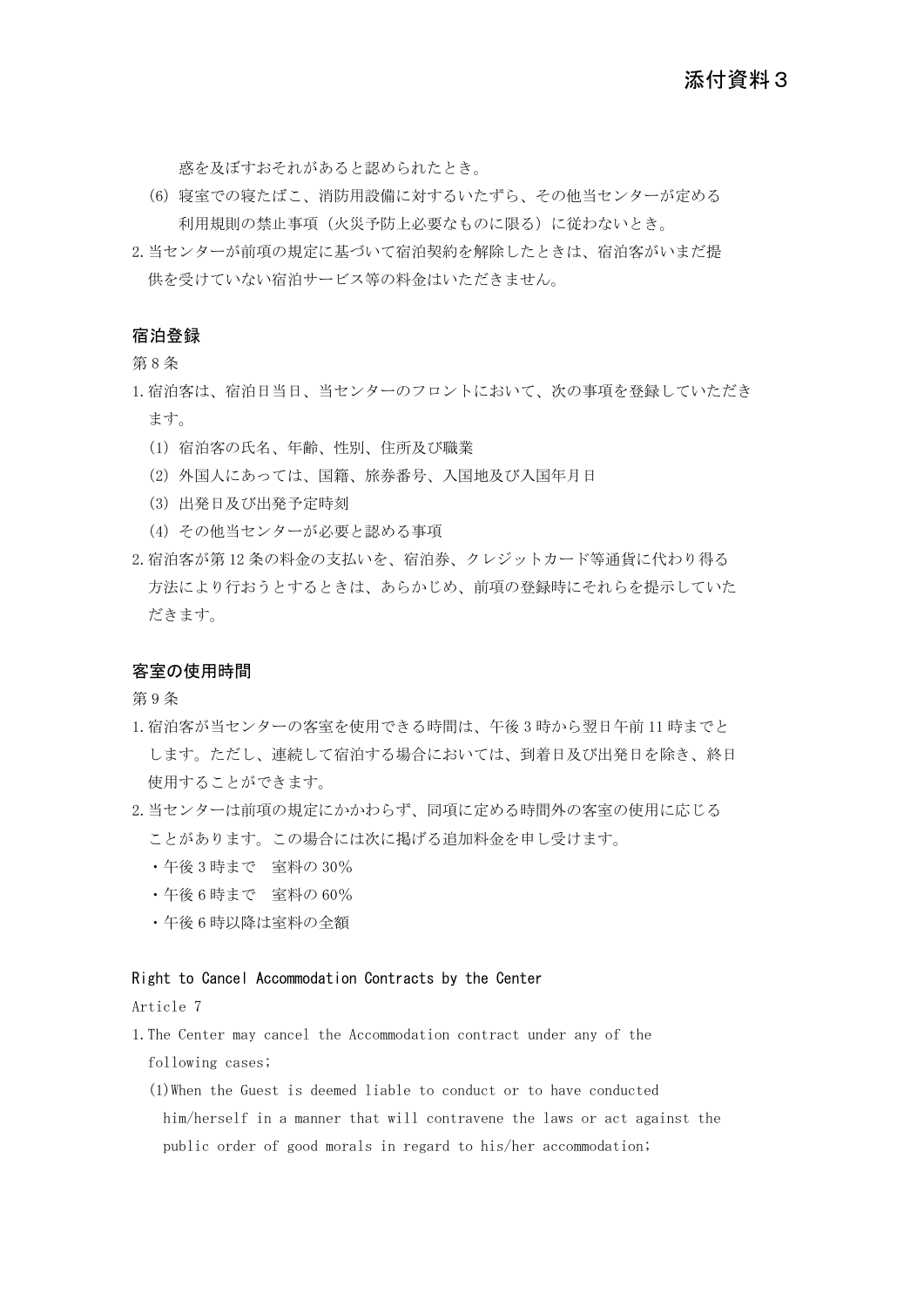- (2)When the Guest can be clearly detected as carrying an infectious disease;
- (3)When the Center is requested to assume an unreasonable burden in regard to his/her accommodation;
- (4)When the Center is unable to provide accommodation due to natural calamities or other causes of force majeure.
- (5)When a guest requesting Center accommodations is obviously intoxicated and could cause annoyance to other guests, or when a guest is behaving in such a manner as to be an annoyance to other guests;
- (6)When the Guest does not observe prohibited actions such as smoking in bed, mischief to the fire fighting facilities and other prohibitions of the Regulations stipulated by the Center (restricted to particulars deemed necessary in order to avoid the causing fires).
- 2.In the case when the Center has cancelled the accommodation contract in accordance with the preceding Paragraph, the Center shall not be entitled to charge the Guest for any of the services for the future or the contractual period which he has not received.

#### Registration

Article 8

- 1.The Guest shall register the following particulars at the front desk of the center on the day of accommodation.
	- (1) Name, age, sex, address and occupation of the Guest $(s)$ ;
	- (2)For non-Japanese; nationality, passport number, port and date of entry into Japan;
	- (3)Data and estimated time of departure;
	- (4)Other particulars deemed necessary by the Center.
- 2.In the case where the guest intends to pay his/her Accommodation Charges prescribed in Article 12 by any means other than Japanese currency, such as traveler's checks, coupons or credit cards, these credentials shall be shown in advance at the time of the registration prescribed in the preceding Paragraph.

#### Occupancy Hours of Guest Rooms

Article 9

1.The Guest in entitled to occupy the contracted guest room of the Center from 3:00pm to 11:00am the next morning. However, in the case where the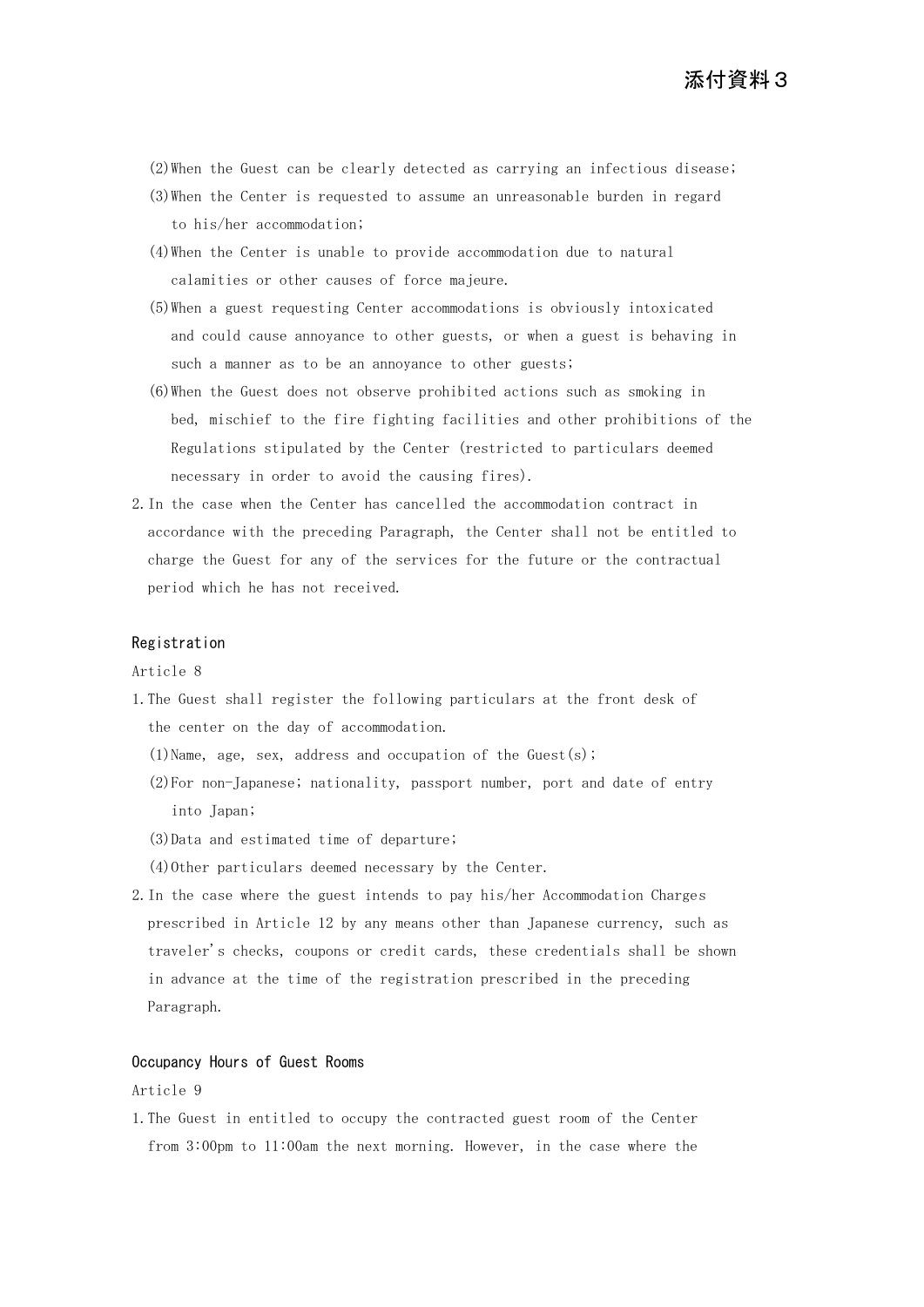guest is accommodated continuously, the Guest may occupy it for the entire day, except for the days of arrival and departure.

2.The Center may, notwithstanding the provisions prescribed in the preceding Paragraph, permit the Guest to occupy the room beyond the time prescribed in the same Paragraph. In this case, extra charges shall be paid as follows:

Up to  $3:00$ pm... $30\%$  of room charge.

Up to 6:00pm...60% of room charge.

After 6:00pm...full room charge.

#### 利用規則の厳守

第 10 条

宿泊客は、当センター内においては、当センターが定めて館内に掲示した利用規則に従っていた だきます。

#### 営業時間

第 11 条

- 1.当センターの主な設備等の営業時間は次のとおりとし、その他の施設等の詳しい営業時間は備 え付けパンフレット、各所の掲示、室内のサービスディレクトリー等で御案内いたします。
	- (1)フロント・キャッシャー等サービス時間

フロント 6:00~23:00

キャッシャー 6:00~23:00

※正面玄関の施錠時間 23:00~6:00

- (2)飲食等(施設)サービス時間
	- (イ)朝食・・・・・7:00~9:00
	- (ロ)夕食・・・・・17:00~21:00(ラストオーダー20:30)
- 2.前項の時間は、必要上やむを得ない場合には臨時に変更することがあります。 その場合には、適当な方法をもってお知らせします。

#### 料金の支払い

第 12 条

- 1.宿泊客が支払うべき宿泊料金等の内訳及びその算出方法は別表第 1 に掲げるところによりま す。
- 2.前項の宿泊料金等の支払いは、通貨または当センターが認めた宿泊券、クレジットカード等こ れに代わり得る方法により、宿泊客の出発の際または当センターが請求した時フロント会計に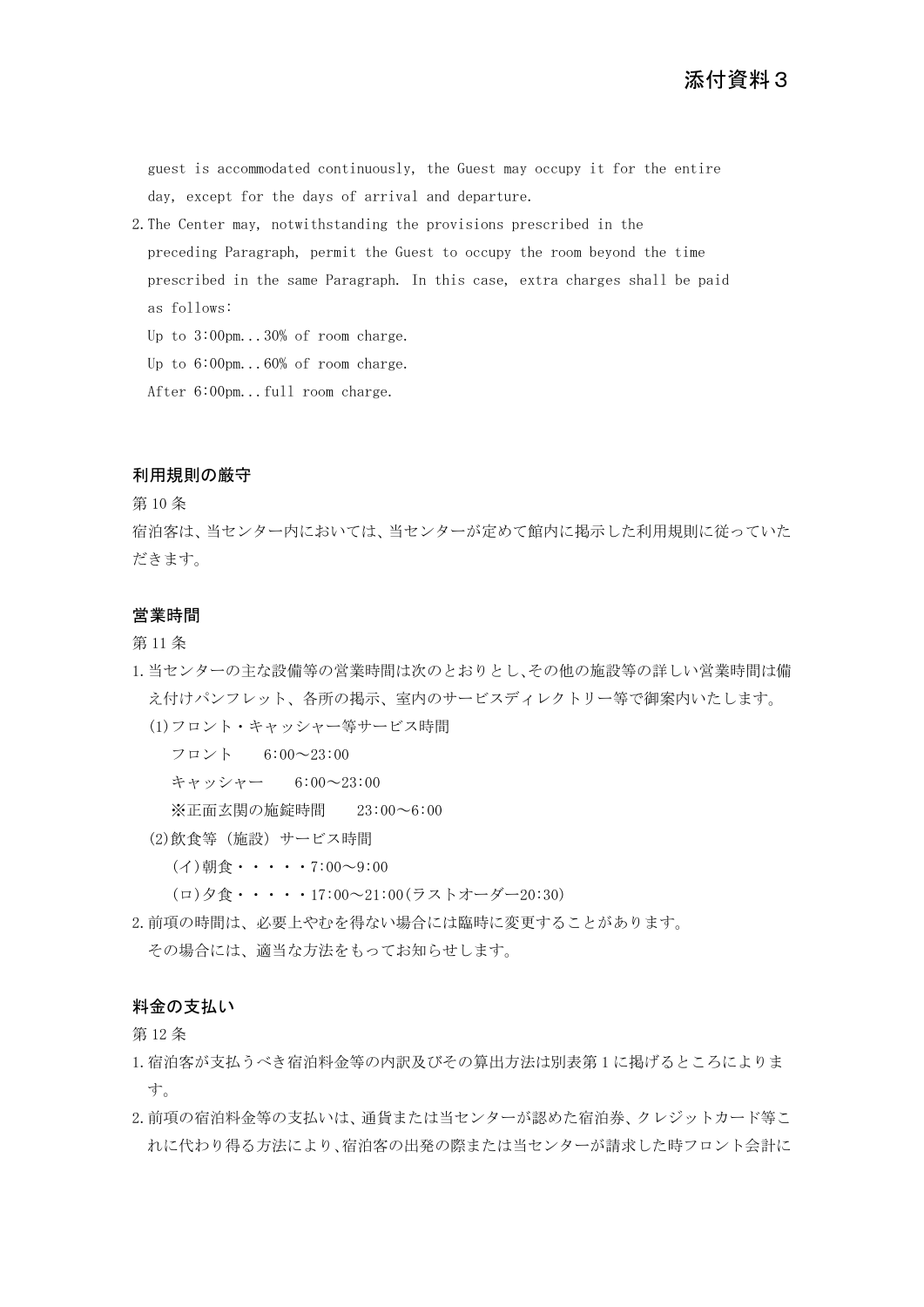おいて行っていただきます。

3.当センターが宿泊客に客室を提供し、使用が可能になったのち、宿泊客が任意に宿泊しなかっ た場合においても、宿泊料金は申し受けます。

#### 当センターの責任

第 13 条

- 1.当センターは宿泊契約及びこれに関する契約の履行に当たり、またはそれらの不履行により宿 泊客に損害を与えたときは、その損害を賠償します。ただし、それが当センターの責めに帰す べき事由によるものではないときは、この限りではありません。
- 2.当センターは、消防機関から適マークを受領しておりますが、万一の火災等に対処するため、 旅館賠償責任保険に加入しております。

#### Observance of Usage Regulations

Article 10

The Guest shall observe the Usage Regulations established by the Center which are posted within the premises of the Center.

#### Business Hours

Article 11

- 1.The business hours of the main facilities, etc., of the Center are as follows, and those of other facilities, etc., shall be notified in detail by brochures as provided, notice displayed in each place, service directories in guest rooms and others.
- (1) Service hours for the Front Desk, Cashier's Desk, etc.

Main Entrance Operation Hours 24 hour system

Front Desk 24 hour system

Cashier 24 hour system

- (2) Service hours (at facilities for dining, drinking, etc.)
	- (A) Breakfast 7:00am-9:00am
	- (B) Dinner 5:00pm-9:00pm (Last order at 8:30pm)
- 2.The Center's business hours specified in the preceding Paragraph aren subject to temporary changes due to unavoidable causes. In such a case, the Guest shall be informed by the appropriate means.

#### Payment of Accommodation Charges

#### Article 12

1.The breakdown and method of calculation of the Accommodation Charges, etc., as stated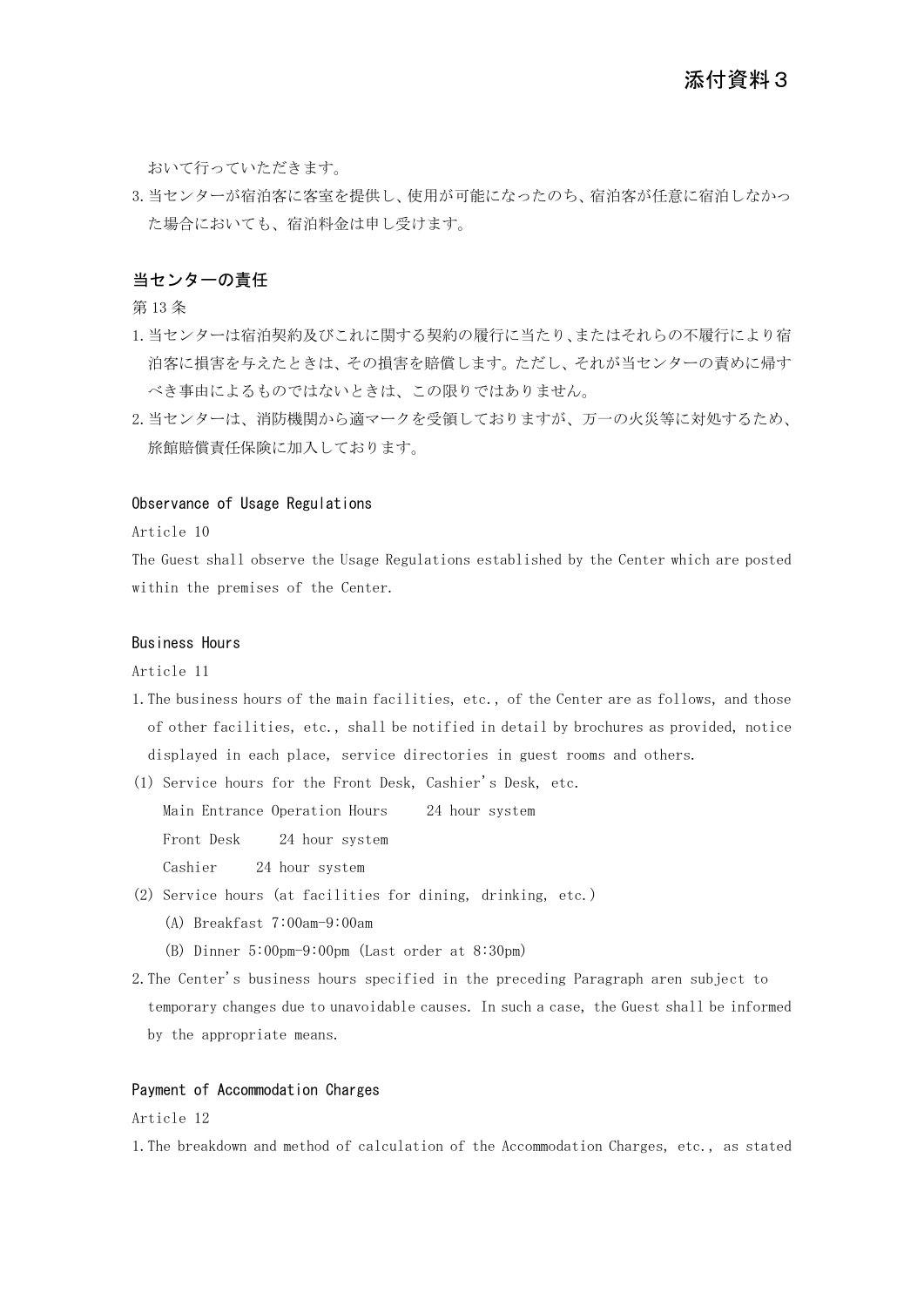in the preceding Paragraph shall be paid with Japanese currency or by any means other than Japanese currency such as coupons or credit cards recognized by the Center of the front desk at the time of departure of the Guest or upon request by the Center.

- 2.Accommodation Charges, etc., as stated in the preceding Paragraph shall be paid with Japanese currency or by means other than Japanese currency such as coupons or credit cards recognized by the Center's front desk at the time of departure of the Guest or upon request by the Center.
- 3.Accommodation charges shall be paid even if the Guest voluntarily dose not utilize the accommodation facilities provided for him/her by the Center and are at his/her disposal.

#### Liabilities of the Center

Article 13

- 1.The Center shall compensate the Guest for damages if the Center has caused such damages to the Guest in the fulfillment or the nonfulfillment of the Accommodation Contract or related agreements. However, the same shall not apply in case such damages have been caused by reasons for which the Center is not liable.
- 2.The Center has received a passing mark for fire prevention (Certificate of Excellence of Fire Prevention Standards issued by Fire Department),and maintains a Hotel Liability Insurance policy which covers damages related to unexpected fires or other disasters.

#### 契約した客室の提供ができないときの取扱い

第 14条

- 1.当センターは、宿泊客に契約した客室を提供できないときは、宿泊客の了解を得て、できる限 り同一の条件による他の宿泊施設を斡旋するものとします。
- 2.当センターは、前項の規定にかかわらず、他の宿泊施設の斡旋ができないときは、違約金相当 額の補償料を宿泊客に支払い、その補償料は損害補償額に充当します。ただし、客室が提供で きないことについて、当センターの責めに帰すべき事由がないときは、補償料を支払いません。

#### 寄託物等の取扱い

第 15 条

1.宿泊客がフロントにお預けになった物品または現金並びに貴重品について、滅失、毀損等の損 害が生じたときは、それが、不可抗力である場合を除き、当センターは、その損害を賠償しま す。ただし現金及び貴重品については、当センターがその種類及び価額の明告を求めた場合で あって、宿泊客がそれを行わなかったときは、当センターは 15 万円を限度としてその損害を 賠償します。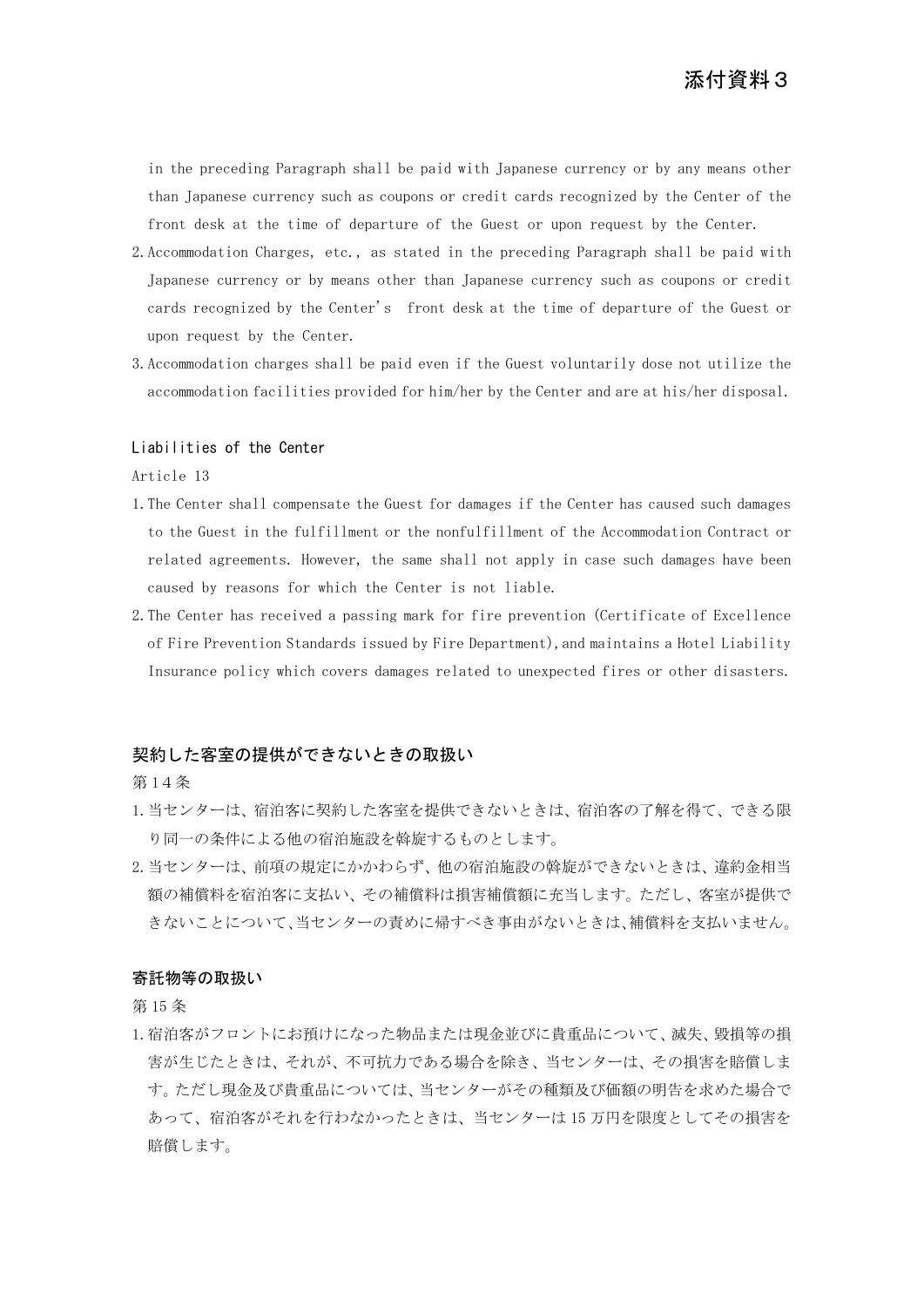2.宿泊客が、当センター内にお持込みになった物品または現金並びに貴重品であってフロントに お預けにならなかったものについて、当センターの故意または過失により滅失、毀損等の傷害 が生じたときは、当センターは、その損害を賠償します。ただし、宿泊客からあらかじめ種類 及び価額の明告のなかったものについては、15 万円を限度として当センターはその損害を賠 償します。

#### 宿泊客の手荷物または携帯品の保管

第 16 条

- 1.宿泊客の手荷物が宿泊に先立って当センターに到着した場合は、その到着前に当センターが了 解したときに限って責任をもって保管し、宿泊客がフロントにおいてチェックインする際にお 渡しします。
- 2.宿泊客がチェックアウトしたのち、宿泊客の手荷物または携帯品が当センターに置き忘れられ ていた場合において、その所有者が判明したときは、当センターは、当該所有者に連絡すると ともにその指示を求めるものとします。ただし、所有者の指示がない場合または所有者が判明 しないときは、発見日を含め 7 日間保管し、その後最寄の警察署に届けます。
- 3.前 2 項の場合における宿泊客の手荷物または携帯品の保管についての当センターの責任は、第 1 項の場合にあっては前条第 1 項の規定に、前項の場合にあっては同条第 2 項の規定に準じる ものとします。

#### Handling When the Center is Unable to Provide Contracted Rooms

Article 14

- 1.The Center shall, when unable to provide contracted rooms, arrange accommodation of the same standard elsewhere for the Guest insofar as practicable with the consent of the Guest.
- 2.When arrangement of other accommodation can not be made notwithstanding the provisions of the preceding Paragraph, the Center shall pay the Guest a compensation fee equivalent to the cancellation charges and the compensation fee shall be applied to the reparations. However, when the center cannot provide accommodation due to causes for which the center is not liable, the Center Shall not compensate the Guest.

#### Handling of Deposited Articles

Article 15

- 1.The Center shall compensate the Guest for damages when loss, breakage or other damage is caused to the goods, cash or valuables deposited at the front desk by the Guest, except in the case where this has occurred due to causes of force majeure.
- 2.The Center shall compensate the Guest damages when loss, breakage or other damage is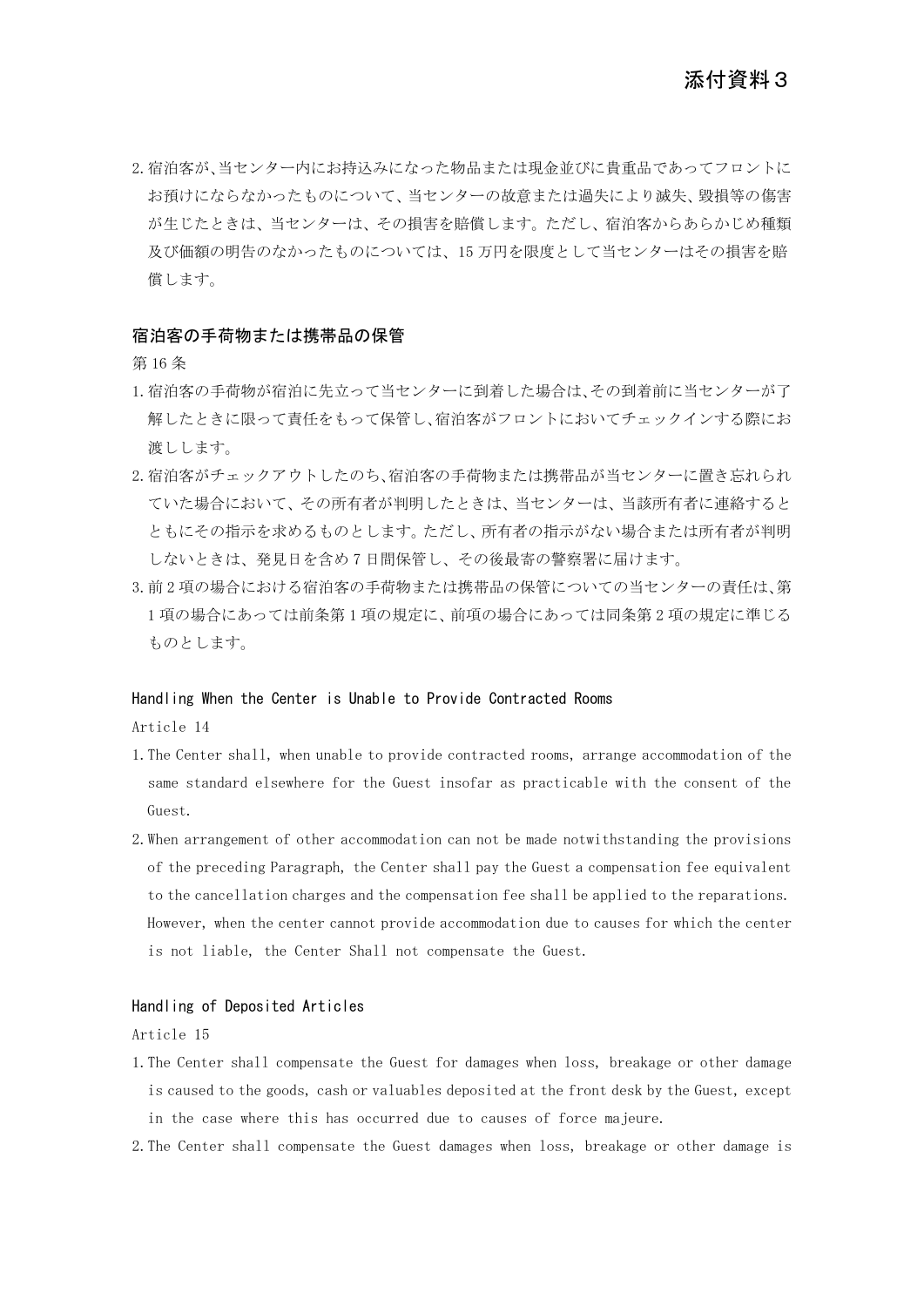caused through intention or negligence on the part of the Center to the goods, cash or Valuables which are brought into the premises of the Center by the Guest but are not deposited at the front desk.

However, for articles of which the kind and value has not been reported in advance by the Guest, the Center shall compensate the Guest up to the maximum of 150,000 yen.

#### Custody of Baggage or Belongings of the Guest

Article 16

- 1.When the baggage of the Guest is brought into the Center before his/her arrival, the Center shall be liable to keep it only in the case when such a request has been accepted by the Center. The baggage shall be handed over to the Guest at the front desk at the time of check-in.
- 2.When the baggage or belongings of the Guest are found left after his/her check-out and the ownership of the article is confirmed, the Center shall inform the owner of the aricle left and ask for further instructions. When no instruction is given to the Center by the owner or when the ownership is not confirmed, the Center shall keep the article for 7 days including the day it is found, and after this period, the Center shall turn it over to the nearest police station.
- 3.The Center's liability in regard to the custody of the Guest's baggage and belongings in the case of the preceding two Paragraphs shall be assumed in accordance with the provisions of Paragraph 1 of the Preceding Article in the case of Paragraph 1,and with the provisions of Paragraph 2 of the same Article in the case of Paragraph 2.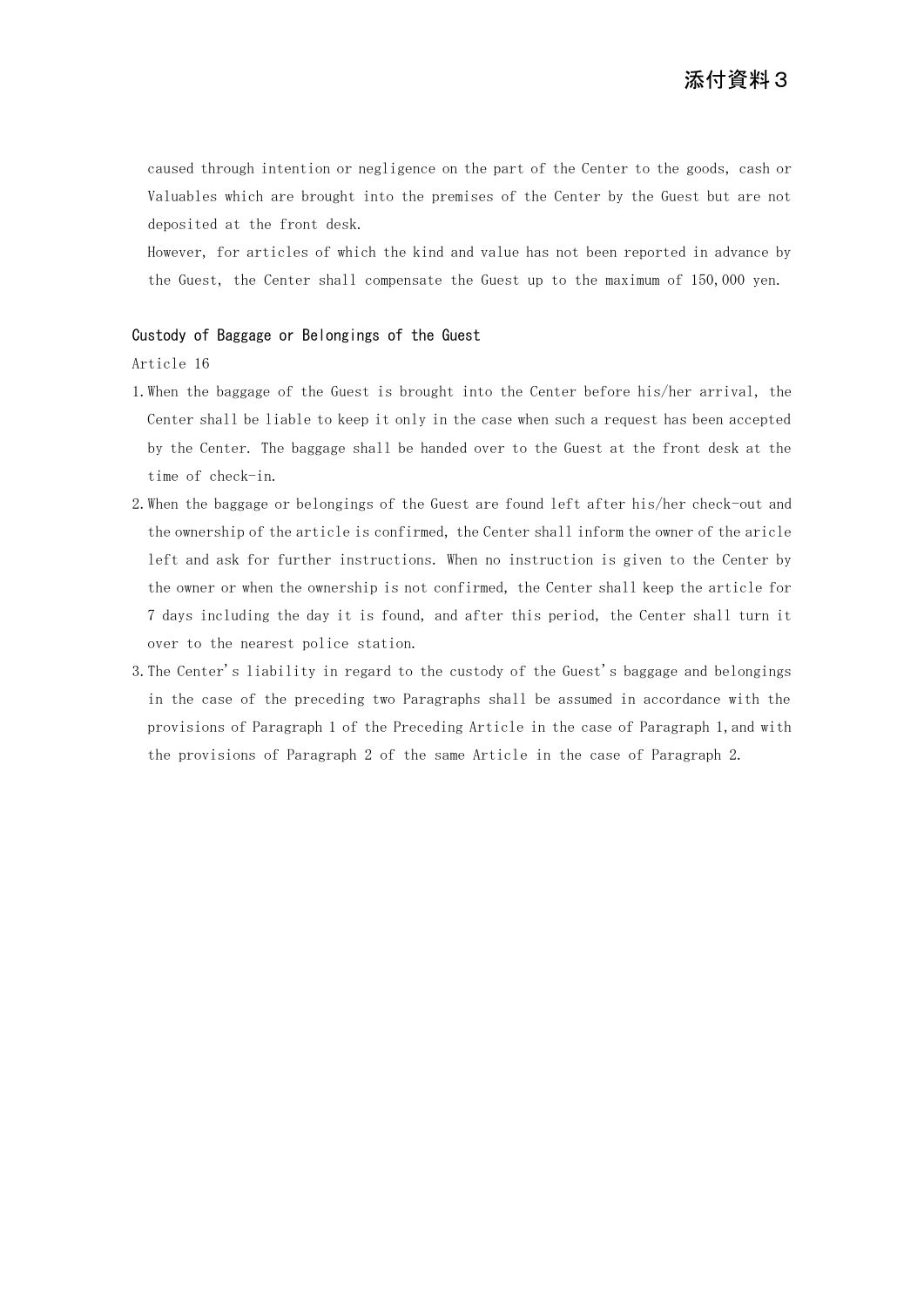#### 駐車の責任

第17条

宿泊客が当センターの駐車場をご利用になる場合、車両のキーの寄託の如何にかかわらず、当 センターは場所をお貸しするものであって、車両の管理責任まで負うものではありません。ま た、天災地変、盗難、悪戯等第三者からの損傷、その他当センターの責めに帰すべからざる事 由により、宿泊者の車両および付属物に損害を生じても当センターは一切その責を負いません。 ただし、駐車場の管理に当たり、当センターの故意または過失によって損害を与えたときは、 その賠償の責めに任じます。

#### 宿泊客の責任

第18条

宿泊客の故意または過失により当センターが損害を被ったときは、当該宿泊客は当センターに 対し、その損害を賠償していただきます。

<別表第1>宿泊料金等の算定方法

(第2条第1項、第3条第 2 項及び第12条第1項関係)

| 宿泊客が<br>支払うべき総額 | 定       |                                                   | 税金 (イ・ロ・ハ・ニ)の精算                                  |  |
|-----------------|---------|---------------------------------------------------|--------------------------------------------------|--|
|                 | 宿泊料金(1) | ①基本宿泊料(室料)<br>②税金<br>イ. 消費税<br>口 特別地方消費税          | イ . 消費税<br>①× 消費税率<br>口 . 特別地方消費税<br>①× 特別地方消費税率 |  |
|                 | 宿泊料金(2) | ③飲食料および<br>その他の利用料金<br>④税金<br>ハ.消費税<br>二. 特別地方消費税 | ハ.消費税<br>3×消費税率<br>二. 特別地方消費税<br>4× 特別地方消費税率     |  |

備考 1.ロとニは、その利用行為の総額(昼食を除く)が 1 人 1 泊 15,001 円以下は免税となりま す。ただし、館内レストランでの利用行為は、飲食店等に係わる免税点(1回7,500円)が 適用されます。税法が改正された場合は、その改正された規定によるものとします。

<別表第2>違約金

(第6条第2項関係)

| $\sim$<br>契約申込人数 | 契約解除の通知を<br>受けた日 | 9日前 | 前日  | 当日  | 不泊   |
|------------------|------------------|-----|-----|-----|------|
| 一般               | 14 名まで           |     | 30% | 80% | 100% |
| 団体               | 15 名以上           | 10% | 30% | 80% | 100% |

備考 1.%は基本宿泊料金に対する違約金の比率です。

2.契約日数が短縮した場合は、その短縮日数にかかわりなく、1 日分(初日)の違約金を 収受します。

3.団体客(15名以上)の一部について契約の解除があった場合、宿泊の 10 日前(その日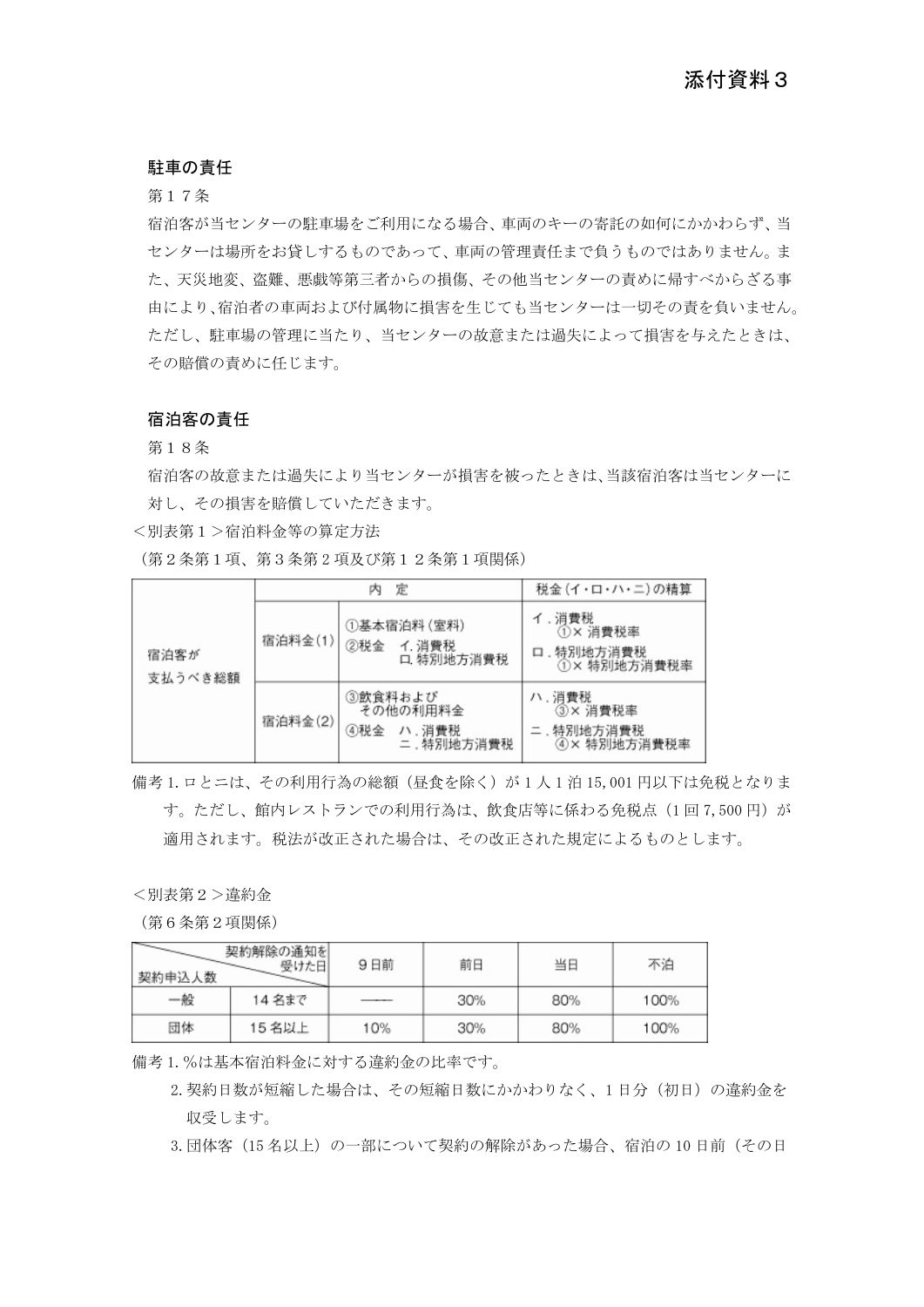より後に申込みをお引き受けした場合にはそのお引き受けした日)における宿泊人数の 10%(端数が出た場合には切り上げる)にあたる人数については、違約金はいただきま せん。

#### Liability in Regard to Parking

#### Article 17

The Center shall not be liable for the custody of the vehicle and/or accessories of the Guest whether the damage occurred by causes of natural disaster, theft, vandalism by a third person, or other cases. When the guest utilizes the parking lot within the premises of the Center, it shall be regarded that the center simply offers the space for parking, whether the key of the vehicle has been deposited in the Center or not. However, the Center shall compensate the Guest for the damage caused intentionly or through negligence on the part of the Center in regard to the management of the Parking lot.

#### Liability of the Guest

Article 18

The Guest shall compensate the Center for the damage caused through intention or negligence on the part of the Guest.

#### Attached Table No.1 : Calculated method for accommodation charges, etc.

(Ref. Paragraph 1 of Article 2,Paragraph 2 of Article 3,and Paragraph 1 of Article 12)

| Total Amount to<br>be paid<br>by the guest | Contents                      |                                                                                                                | Tax Calculation(a,b,c,d)                                                                                          |  |
|--------------------------------------------|-------------------------------|----------------------------------------------------------------------------------------------------------------|-------------------------------------------------------------------------------------------------------------------|--|
|                                            | Accommo-<br>dation<br>charges | 1.Basic accommocation<br>charge(room charge)<br>2.Taxes<br>a.Consumption tax<br>b.Special local consumtion tax | a.Consumptionb tax<br>$1. \times$ consumption tax<br>b.Special local consumption tax<br>1. X local consumtion tax |  |
|                                            | Extra<br>charges              | 3. Meals and Drinks<br>and other expenses<br>4. Taxes<br>c.Consumption tax<br>d.Special local consumtion tax   | c.Consumptionb tax<br>$3 \times$ consumption tax<br>d.Special local consumption tax<br>4. X local consumtion tax  |  |

Remarks

1.Taxes b and d will not be imposed when the total expenses excluding lunch are less than 15,000 yen per person per day. There is no tax for meals and drinks in the Center's restaurant (if meals are less than 7,500 yen per person).These regulations are (may) change if tax laws are revised.

#### Attached Table No.2 : Cancellation charge

(Ref. Paragraph 2 of Article 6)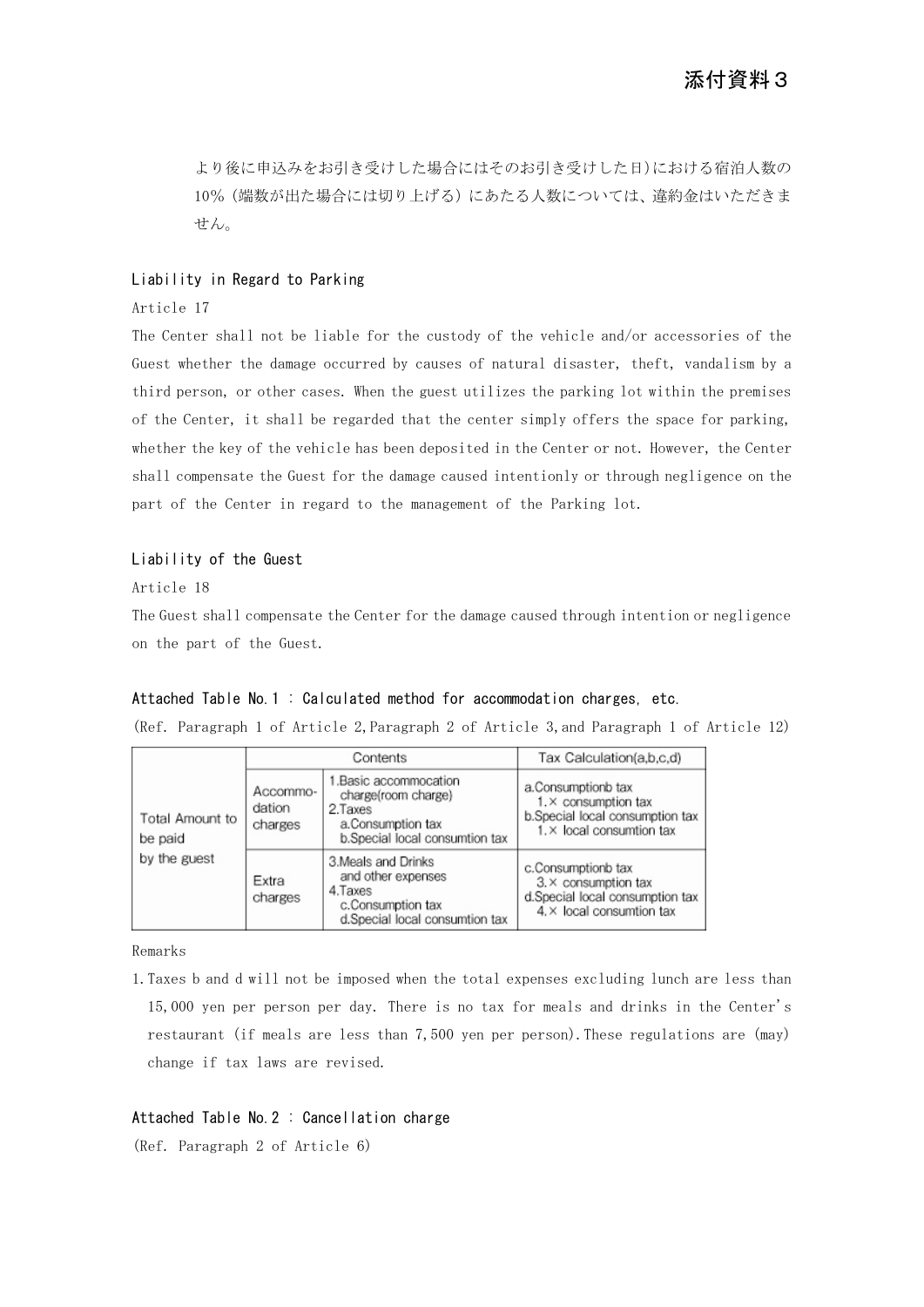|                             |            | Date when cancellation of contract is given |  |
|-----------------------------|------------|---------------------------------------------|--|
| Contracted number of guests |            | 9 days prior for the date of accommodation  |  |
| Individual                  | 1-14       |                                             |  |
| Group                       | 15 or more | 10%                                         |  |

|                             |            | Date when cancellation of contract is given |                              |          |
|-----------------------------|------------|---------------------------------------------|------------------------------|----------|
| Contracted number of guests |            | 1 day prior to<br>date of<br>accommodation  | the date of<br>accommodation | no shows |
| Individual                  | $1 - 14$   | 30%                                         | 80%                          | 100%     |
| Group                       | 15 or more | 30%                                         | 80%                          | 100%     |

Remarks

- 1.The percentages signify the ratio of cancellation charge to the basic accommodation charges.
- 2.When the number of days contracted is shortened, a cancellation charge for the first day shall be paid by the Guest regardless of the number of days shortened.
- 3.When a group booking (for 15 persons or more) is cancelled, the cancellation charge shall not be charged for the number of persons equivalent to 10% of the number of persons booked as of 10 days prior to the occupancy (when accepted less than 10 days prior to the occupancy, as of the date) with fractions counted as whole number.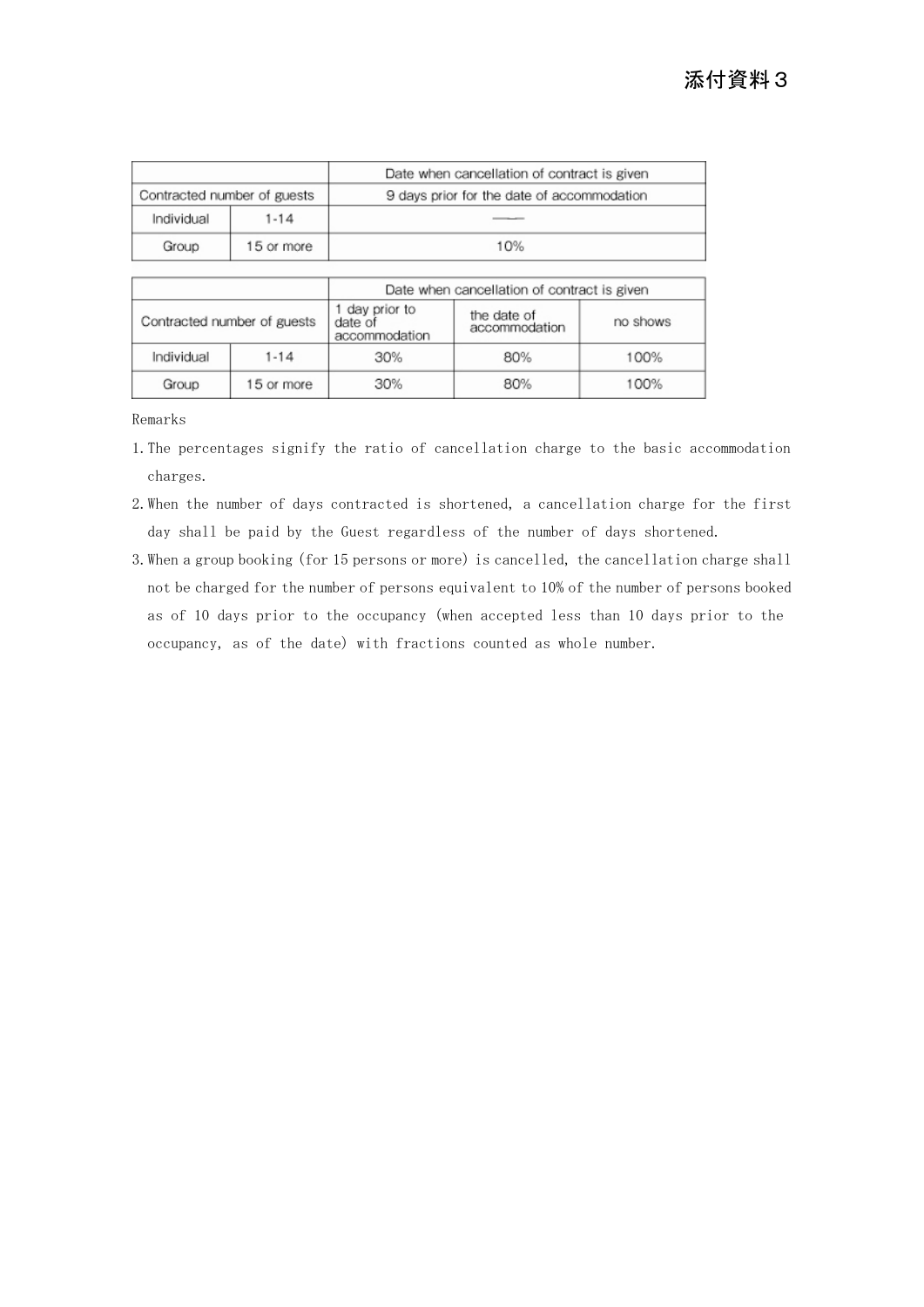## 利用規則 Rules of Conduct

当センターでは、お客様に快適にお過ごし頂くため、下記の通り利用規則を定めております。(1) から(18)までの事項につきましては、ご遠慮くださいますようお願い致します。

ご遵守いただけない場合には、ご使用をお断りすることもございますのであらかじめご了承下さ い。

- (1)館内で備え付け以外の暖房器具などをご使用になること。
- (2)ベッドの中など火災の原因となり易い所で、ご喫煙をなさること。
- (3)声高、放歌または喧噪な行為その他で、他人に嫌悪感を与えたり、迷惑をおよぼしたりす ること。
- (4)館内に次のようなものをお持ち込みになること。
	- (イ) 動物(但し、盲導犬等の介護動物は除く)
	- (ロ) 不潔または臭気のため、他のお客様に迷惑をかけるもの
	- (ハ) 著しく多量の物品
	- (ニ) 火薬や揮発油など、発火あるいは引火しやすいもの
	- (ホ) 適法に所持を許可されていない鉄砲、刀剣類
- (5)館内で賭博および風紀を乱すような行為をすること。
- (6)外来者を客室内に呼び入れたり、客室用の諸設備、諸物品などを使用させたりすること。
- (7)館内で諸物品を販売すること。
- (8)当センターの諸設備、諸物品をその目的以外の用途にあてること。
- (9)館内の諸物品を他の場所に移動したり、館外に持出したりすること。
- (10)当センターの建築物や諸設備に異物をとりつけたり、現状に変更を加えたりすること。
- (11)建物の外観を損なうような品物を窓にお掛けになること。
- (12)窓から物をお投げになること。
- (13)館内での他の方に広告宣伝物を配布したり、物品の販売等の行為をすること。
- (14)廊下やロビーなどに所持品を放置すること。
- (15)館外から飲食物の出前をおとりになること。
- (16)ゆかた、スリッパ等でレストランやロビー等客室以外の館内施設をご利用になること。
- (17)お預りの物品の保管は、お預りの日より 1 ヶ月とさせていただきます。1 ヶ月を過ぎたも のについては、一切の責任を負いかねます。
- (18)館内でのお忘れ物は、関係法令により管轄の警察署へ移管いたします。

The Center requests our guests to observe the following rules of conduct.

In case of non-observance, the Center may refuse the continued occupancy of the Guest. 1.It is prohibited to use such appliances as heating stoves in the hallways and rooms. 2.No smoking is allowed in bed or any other place where it is liable to create a fire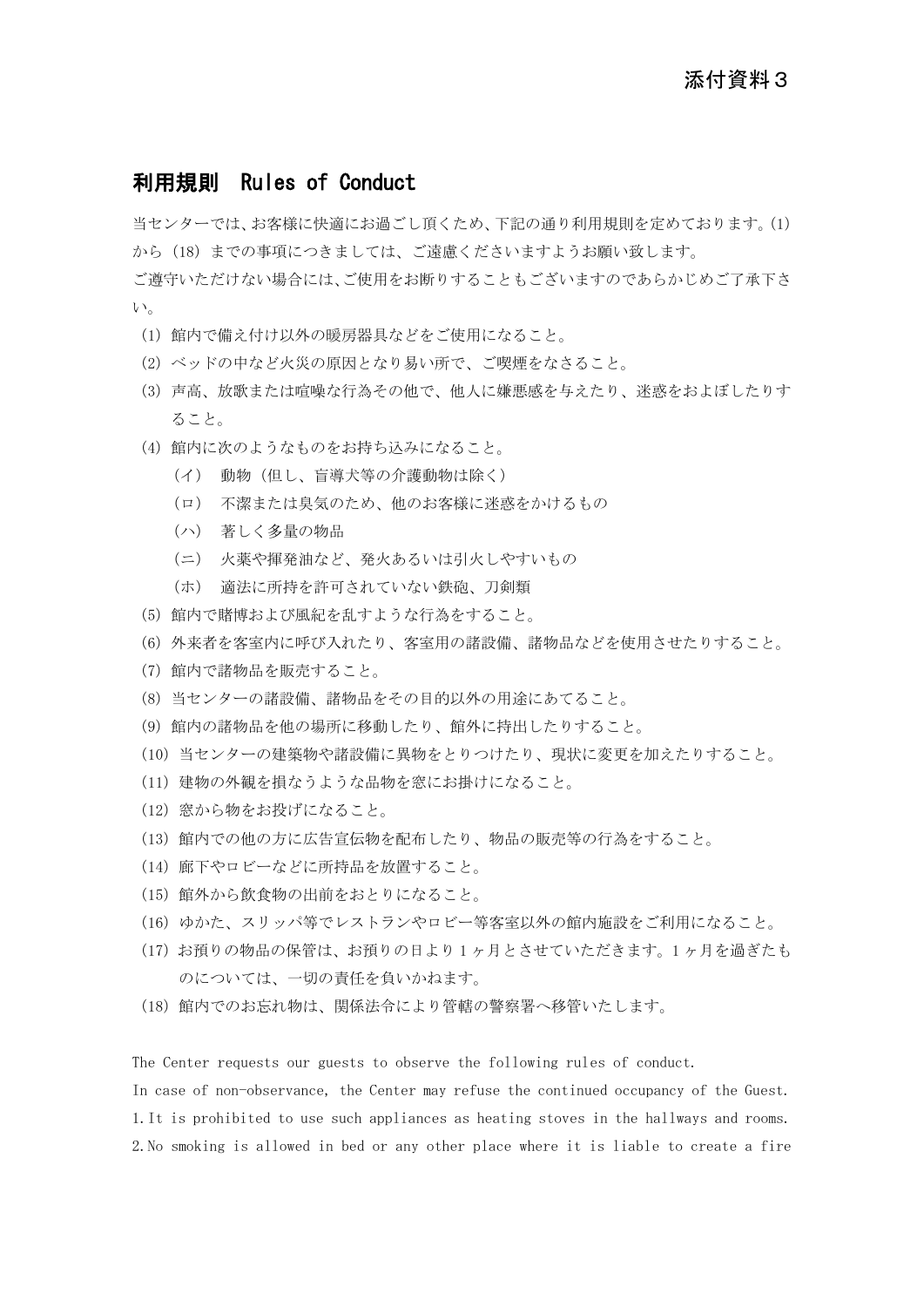hazard.

- 3.Such behavior as singing and talking loudly, which may bother other guests, is not allowed.
- 4.It is prohibited to bring the following items into the hotel:
	- a. Animals (However, guide dogs or other nursing pets are acceptable.)
	- b. Materials with a strong offensive odor
	- c. Materials of great bulk
	- d. Ignitable or inflammable material such as ammunition and benzine
	- e. Unauthorized guns or swords
- 5.Gambling or any other immoral behavior in the hallways or rooms is prohibited.
- 6.Visitors shall not enter the rooms nor use the accommodations or equipment without the Center's permission.
- 7.It is prohibited to make use of the room and lobby for any office or business activity.
- 8.Use of the Center's accommodations or equipment installed in the room or hallway for any other purpose is prohibited.
- 9.No equipment in the room shall be taken out of the Center, nor moved to any place other than its proper location.
- 10.No one shall change the Center's existing conditions by installing any other object or process on structures and accommodations.
- 11.It is prohibited to hang anything from the windows that may spoil the exterior appearance of the Center.
- 12.It is prohibited to throw any object from a window.
- 13.Any activity such as distributing or advertising publications in the Center is prohibited.
- 14.It is prohibited to leave any personal belongings in the hallway or lobby.
- 15.It is prohibited to have food or drinks delivered from outside of the Center.
- 16.It is prohibited to wear the yukata (Japanese cotton kimono) and slippers in the restaurant or lobby.
- 17.Any items checked with the Center shall be kept for one month. The Center is not responsible for items left unclaimed longer than one month.
- 18.Any items left behind shall be delivered and reported within one week to the Lost Property Office of the District Police Station.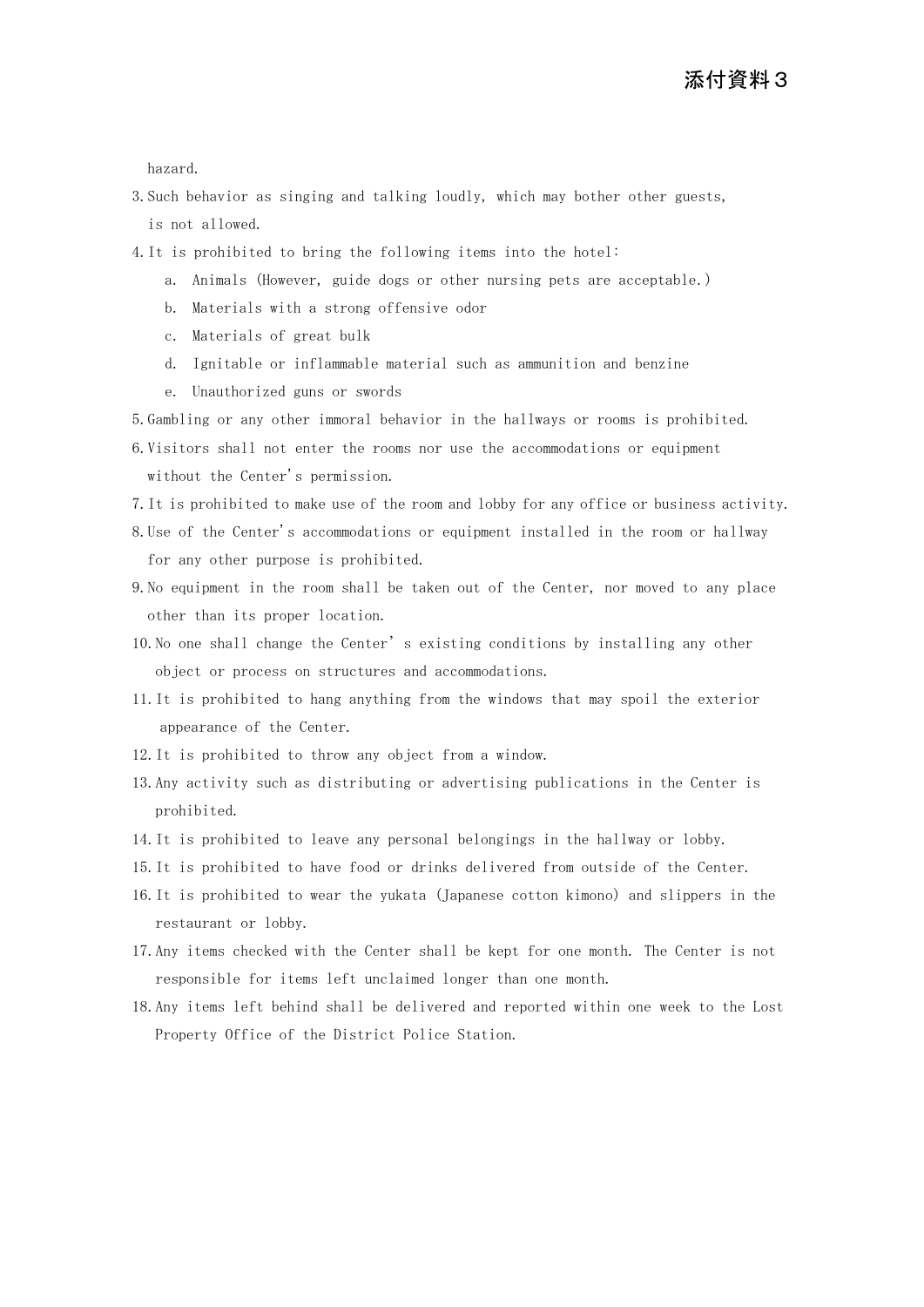## 安全の手引き For Your Safety

この冊子は、非常時の際の安全の手引きです。

お客様の安全には万全を期しておりますが、万一のためにご一読ください。

These instructions are to ensure your safety during your stay at our Center.

Please take a moment to read these instructions.

We appreciate your cooperation.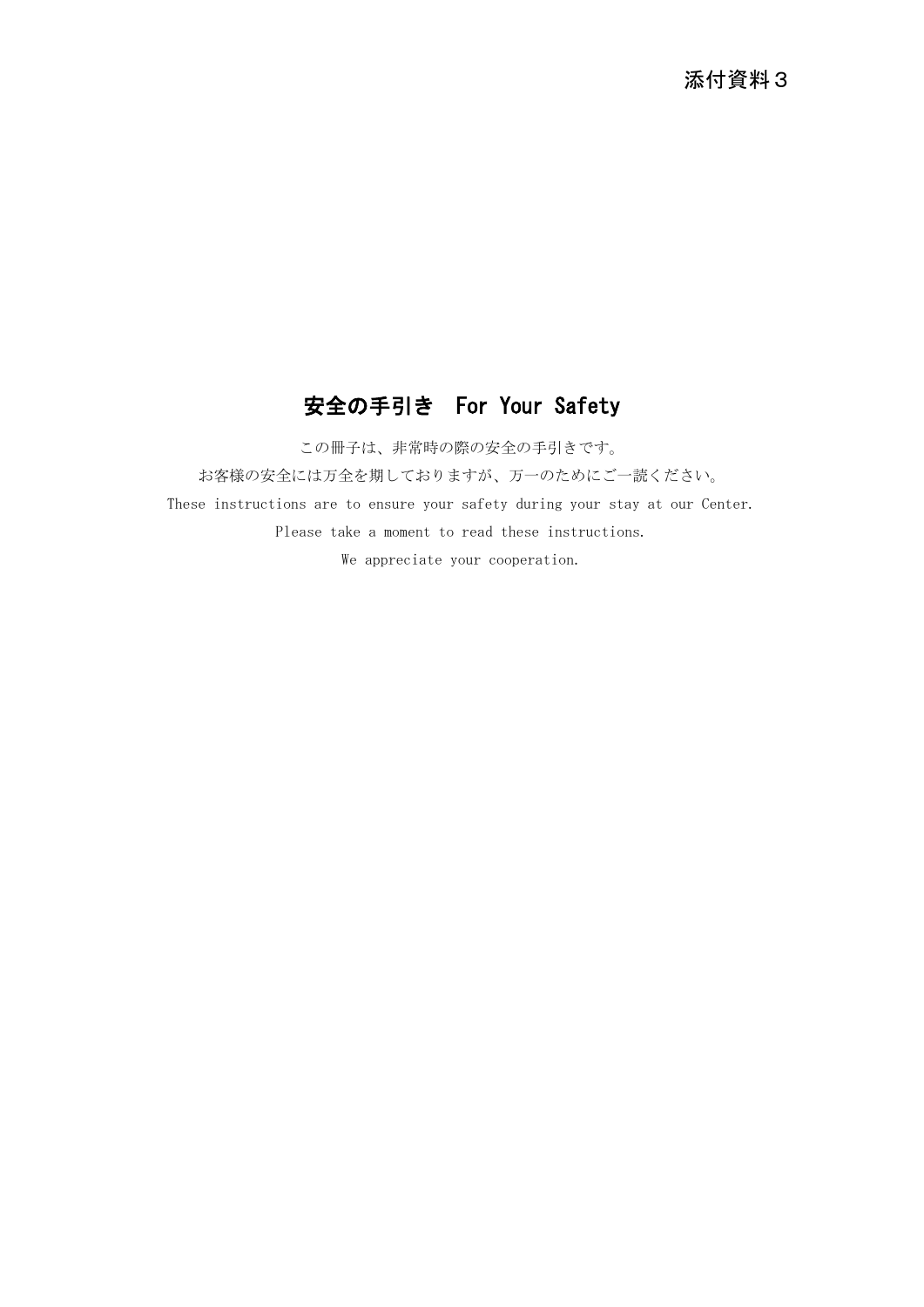#### お部屋に到着されたら

- ・客室ドア内側の避難経路図をご覧になり、非常口を 2 カ所以上実際にお確かめ下さい。
- ・非常用懐中電灯をご確認下さい。
- ・身体のご不自由な方で避難に不安を感じられる方は、あらかじめフロントへお申し出下さい。

#### Upon Settling in Your Room

- ・Please look at the emergency exit map on the door in your room and confirm the locations of at least two emergency exits by walking to them.
- ・Check the position of the flashlight.
- ・Those who are disabled or in need of special attention, please notify the front desk upon checking in.

#### タバコに関するご注意

- ・タバコの火は灰皿の中で完全に消して下さい。
- ・吸殻はくずかごには捨てないで下さい。
- ・ベッドでの喫煙はご遠慮下さい。
- ・歩きながらの喫煙はご遠慮下さい。

#### Smoking

- ・Extinguish all cigarettes.
- ・Do not put cigarettes into the waste basket.
- ・Do not smoke in bed.
- ・Please refrain from smoking in the hallway

## 火災を発見したら

- ・火災を発見したらフロントへすぐご連絡下さい。
- ・大声や声をたてて周囲の人にお知らせ下さい。
- ・煙や臭いなど火災と思われる場合は、些細なことでもフロントにご連絡下さい。

#### In Case of Fire

- ・Keep calm, and report to the front desk.
- ・Call out loudly or make a loud noise to warn other people.
- ・When you see or smell smoke, please notify the front desk immediately.

#### 火災警報ベルが鳴ったら(避難する場合)

- ・非常放送や係員が火災状況をお知らせし、避難指示をしますので、冷静に行動して下さい。
- ・エレベーターは絶対に使用しないで下さい。
- ・煙を吸い込まないように、口と鼻を濡れタオルで防護して下さい。
- ・姿勢を低くし、壁にそって煙の反対方区の非常階段から避難して下さい。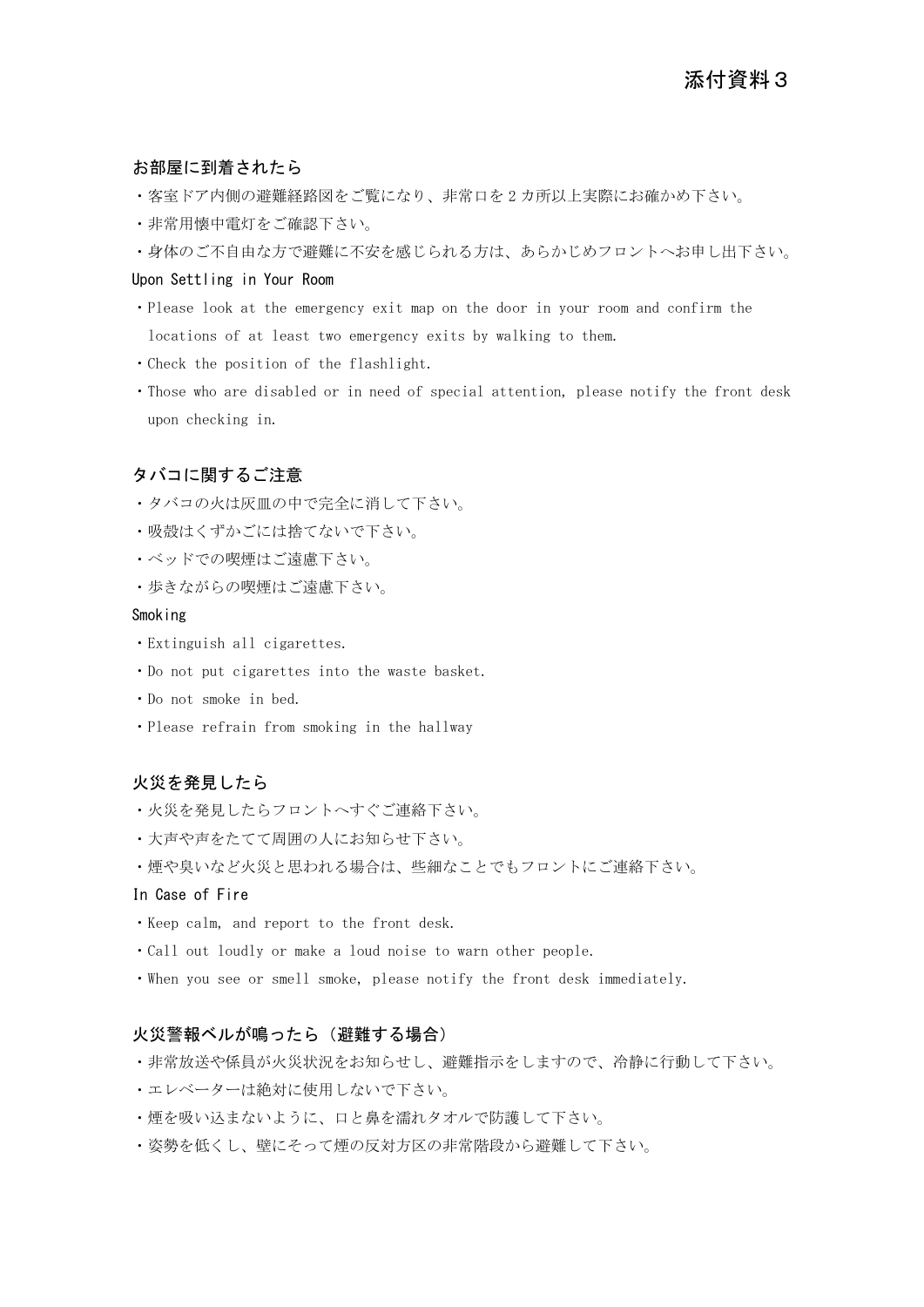#### Fire Alarm (When Taking Refuge)

- ・Emergency exit procedures shall be broadcast in case of fire. In the event there is no broadcast or it is impossible to understand the message, please consult the instructions in the emergency escape map on your room's door.
- ・Do not use the elevator.
- ・Cover your mouth and nose with a wet towel to protect yourself from inhaling smoke.
- ・In escaping through smoke, bend over and walk along the wall. Use the emergency exit farthest from the smoke.

### 部屋から外へ出る場合

- ・火や煙の拡がりを防ぐため、必ずドアを閉めて下さい。
- ・タバコの火は完全に消して下さい。
- ・残留者やケガ人をお気づきの際は、至急お知らせ下さい。

#### Exiting Your Room in Case of Fire

- ・In the event of fire, close the door behind you when you escape to prevent the fire from spreading.
- ・Extinguish cigarettes.
- ・If you should notice people remaining behind or injured, please notify us.

#### 火や煙で部屋から出られない場合

- ・電話でフロントへご連絡下さい。
- ・電話が通じない場合は、シーツや毛布を垂らしたり、夜間の場合には懐中電灯を振って 外の人に知らせて下さい。
- ・濡れタオルやシーツでドアのすき間をふせぎ、救助を待って下さい。

#### Unable to Exit the Room in Case of Fire

- ・Please call the front desk.
- ・If the telephone line is dead, hang a sheet or blanket from the window or at night use the flashlight to notify rescue staff of your prescence.
- ・Stuff the door gaps with wet towels and sheets, and wait to be rescued.

#### 地震が発生したら

- ・非常放送及び係員の指示に従い、冷静に行動して下さい。
- ・窓ガラスは破片が飛び危険ですので、遠くに離れて下さい。
- ・タバコの火はすぐに消して下さい。
- ・机の下などに伏せて頭を保護して下さい。
- ・エレベーターは絶対に使用しないで下さい。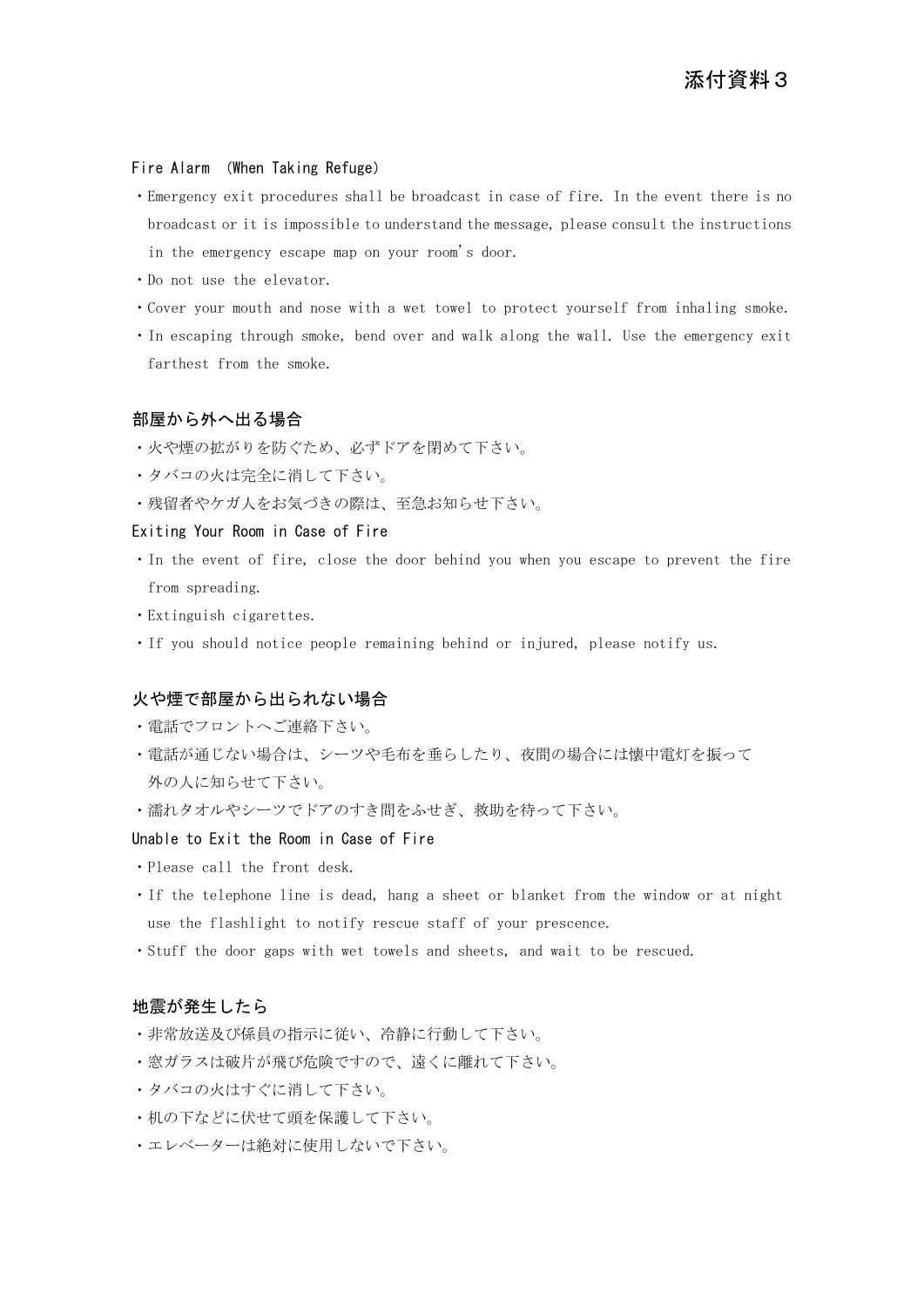#### **Earthquake**

- ・Remain calm and follow any broadcasts or instructions from hotel personnel.
- ・Window glass is dangerous. Please stay away from the windows.
- ・Extinguish cigarettes.
- ・Seek refuge under a table in order to protect your head from falling objects.
- ・Never use the elevator.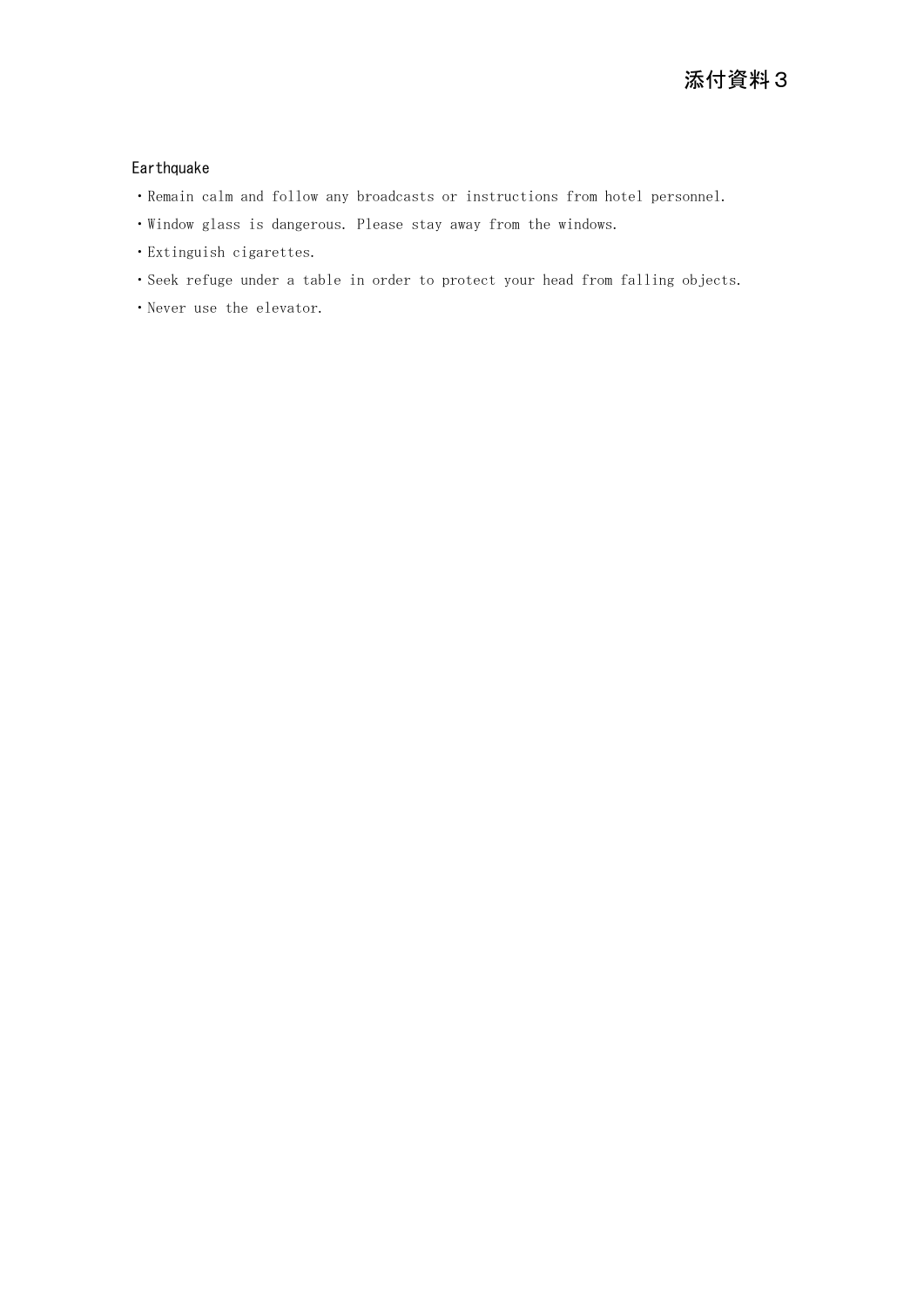# フロアガイド Floor Guide